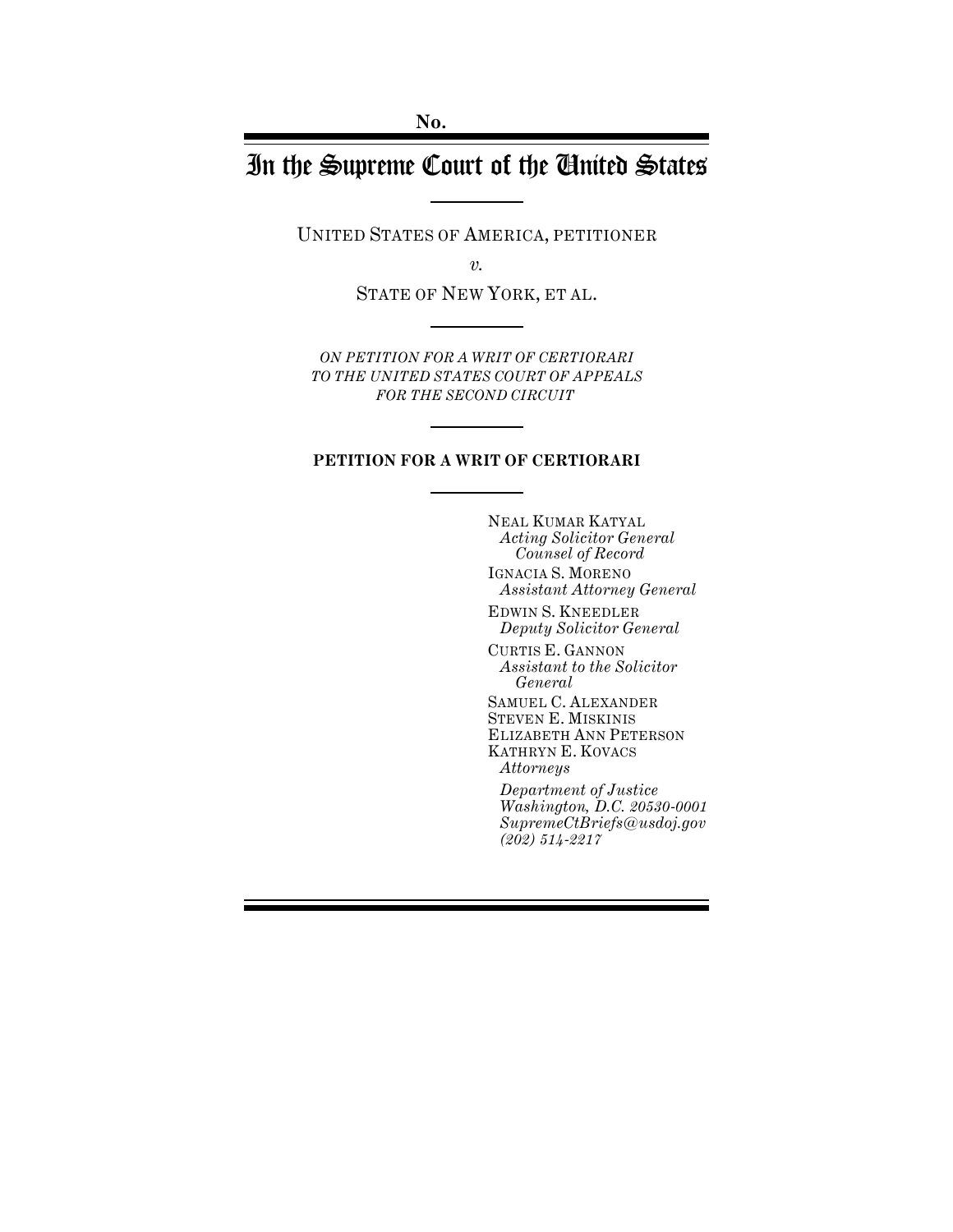#### **QUESTION PRESENTED**

The Trade and Intercourse Act of 1793 (also known as the Nonintercourse Act) stated in relevant part that "no purchase or grant of lands, or of any title or claim thereto, from any Indians or nation or tribe of Indians, within the bounds of the United States, shall be of any validity in law or equity, unless the same be made by a treaty or convention entered into pursuant to the constitution." Ch. 19, § 8, 1 Stat. 330. The question presented is as follows:

Whether the United States may be barred from enforcing the Nonintercourse Act against a State that repeatedly purchased and resold (at a substantial profit) Indian lands in violation of the Act between 1795 and 1846, based on the passage of time and the transfer of the unlawfully obtained Indian lands into the hands of third parties, when the United States seeks monetary relief only against the State.

(I)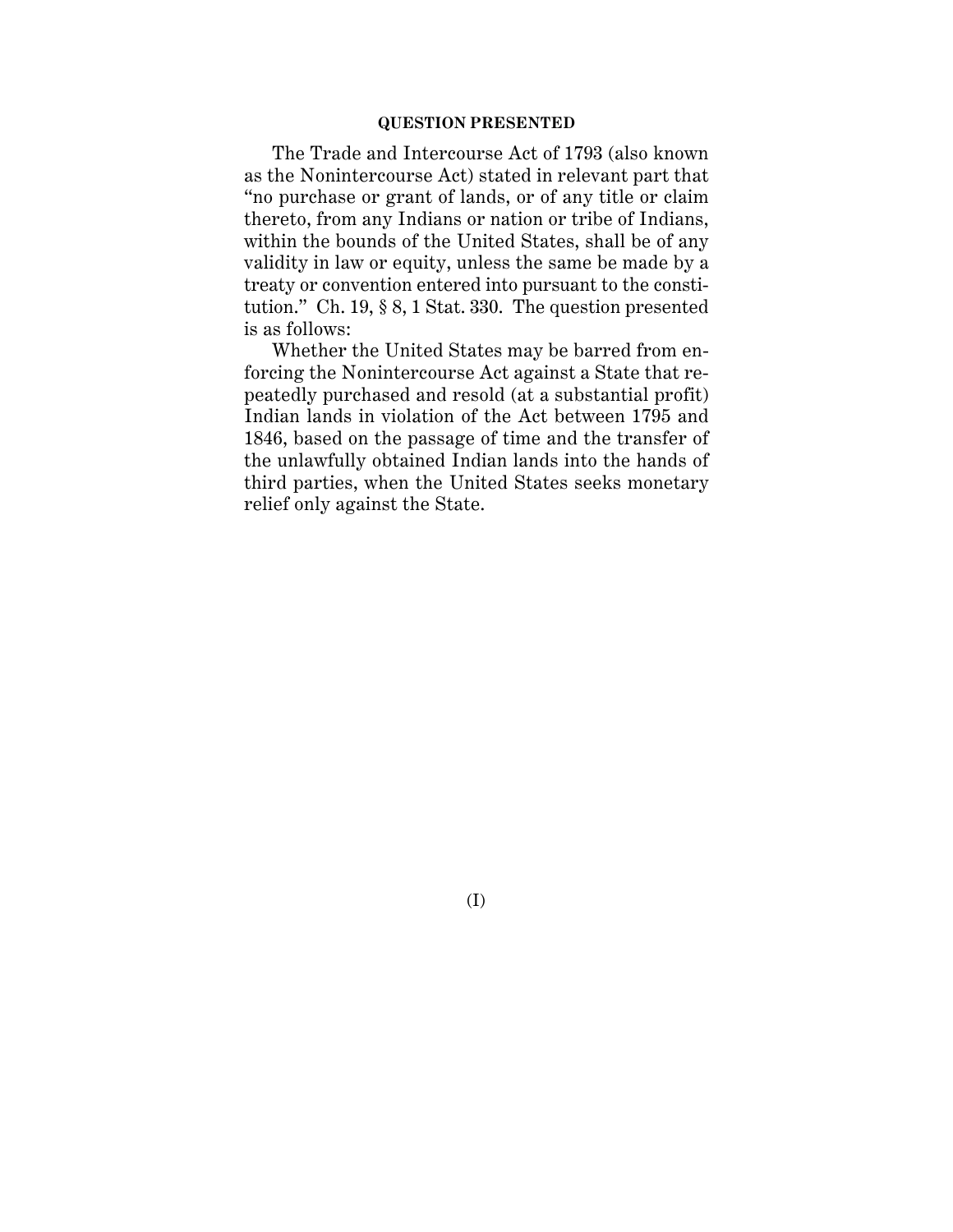#### **PARTIES TO THE PROCEEDINGS**

The United States of America was an intervenorplaintiff in the district court, and the State of New York was the only defendant named in its current complaintin-intervention. In the court of appeals, the State of New York was an appellant/cross-appellee, and the United States was an appellee/cross-appellant.

The other parties to the proceedings below were as follows:

The Oneida Indian Nation of New York, the Oneida Tribe of Indians of Wisconsin, and the Oneida of the Thames were plaintiffs in the district court and were appellees/cross-appellants in the court of appeals.

The County of Oneida and the County of Madison were defendants in the district court (though not with respect to the United States' current complaint-inintervention) and were cross-appellees in the court of appeals.

The New York Brothertown Indian Nation was an intervenor-plaintiff in the district court but was not a party to the interlocutory appeal in the court of appeals.

(II)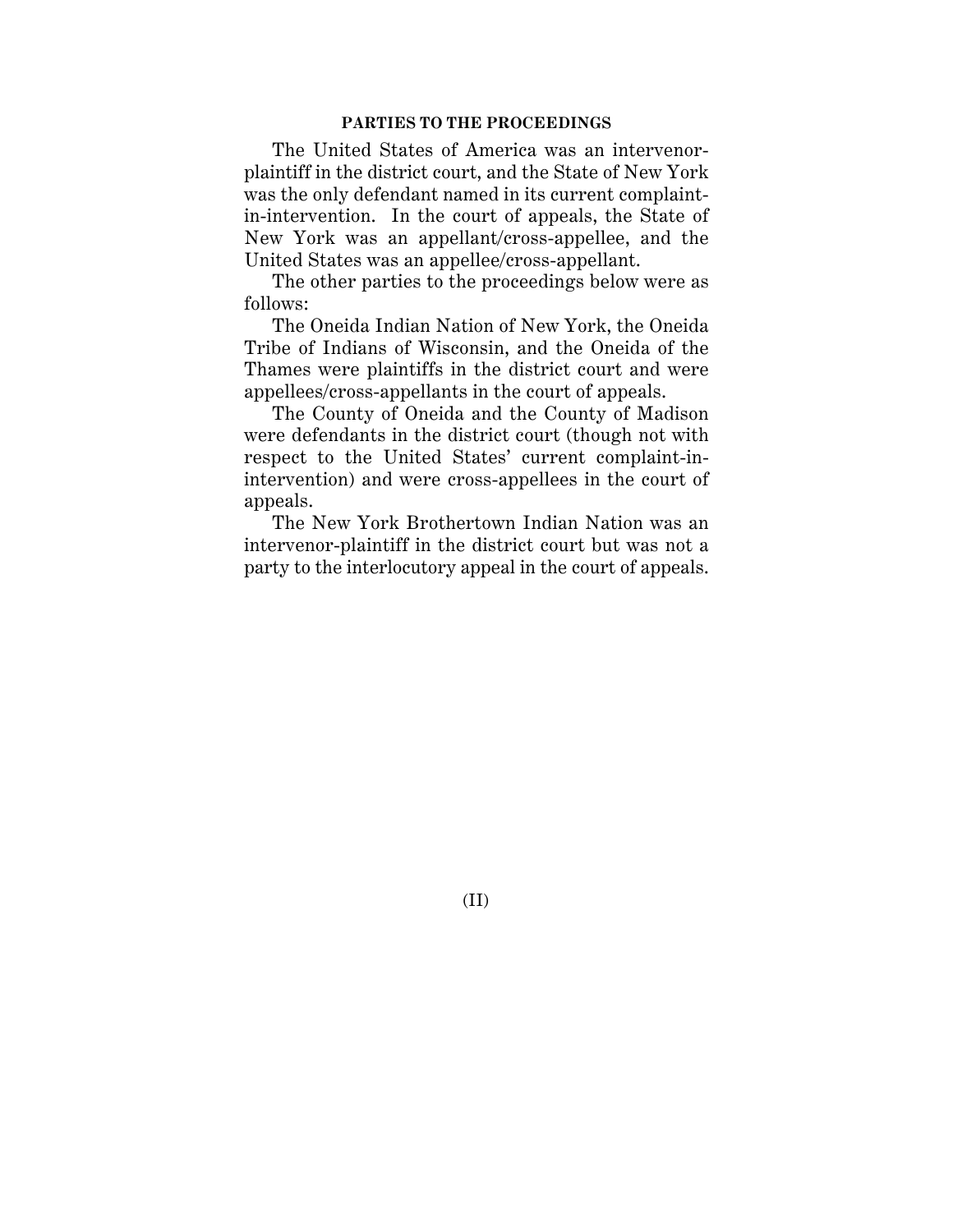## **TABLE OF CONTENTS**

| Page                                                  |  |
|-------------------------------------------------------|--|
|                                                       |  |
|                                                       |  |
|                                                       |  |
|                                                       |  |
|                                                       |  |
| A. The court of appeals' decision conflicts with this |  |
| Court's decisions holding that the United States      |  |
| has the authority to file suit to protect its sover-  |  |
| eign interests and is not subject to laches when      |  |
|                                                       |  |
| B. The court of appeals' decision conflicts with      |  |
| City of Sherrill by foreclosing appropriate,          |  |
|                                                       |  |
|                                                       |  |

## **TABLE OF AUTHORITIES**

Cases:

| Brooks v. Nez Perce County, 670 F.2d 835 (9th Cir.                           |
|------------------------------------------------------------------------------|
|                                                                              |
| Cayuga Indian Nation v. Pataki:                                              |
|                                                                              |
| 413 F.3d 266 (2d Cir. 2005), cert. denied, 547 U.S.                          |
|                                                                              |
| City of Sherrill v. Oneida Indian Nation, 544 U.S.                           |
|                                                                              |
| <i>Clearfield Trust v. United States</i> $318$ U.S. $363$ (1943) $\ldots$ 20 |
| County of Oneida v. Oneida Indian Nation,                                    |
| 470 U.S. 226 (1985) (Oneida II)  passim                                      |

## (III)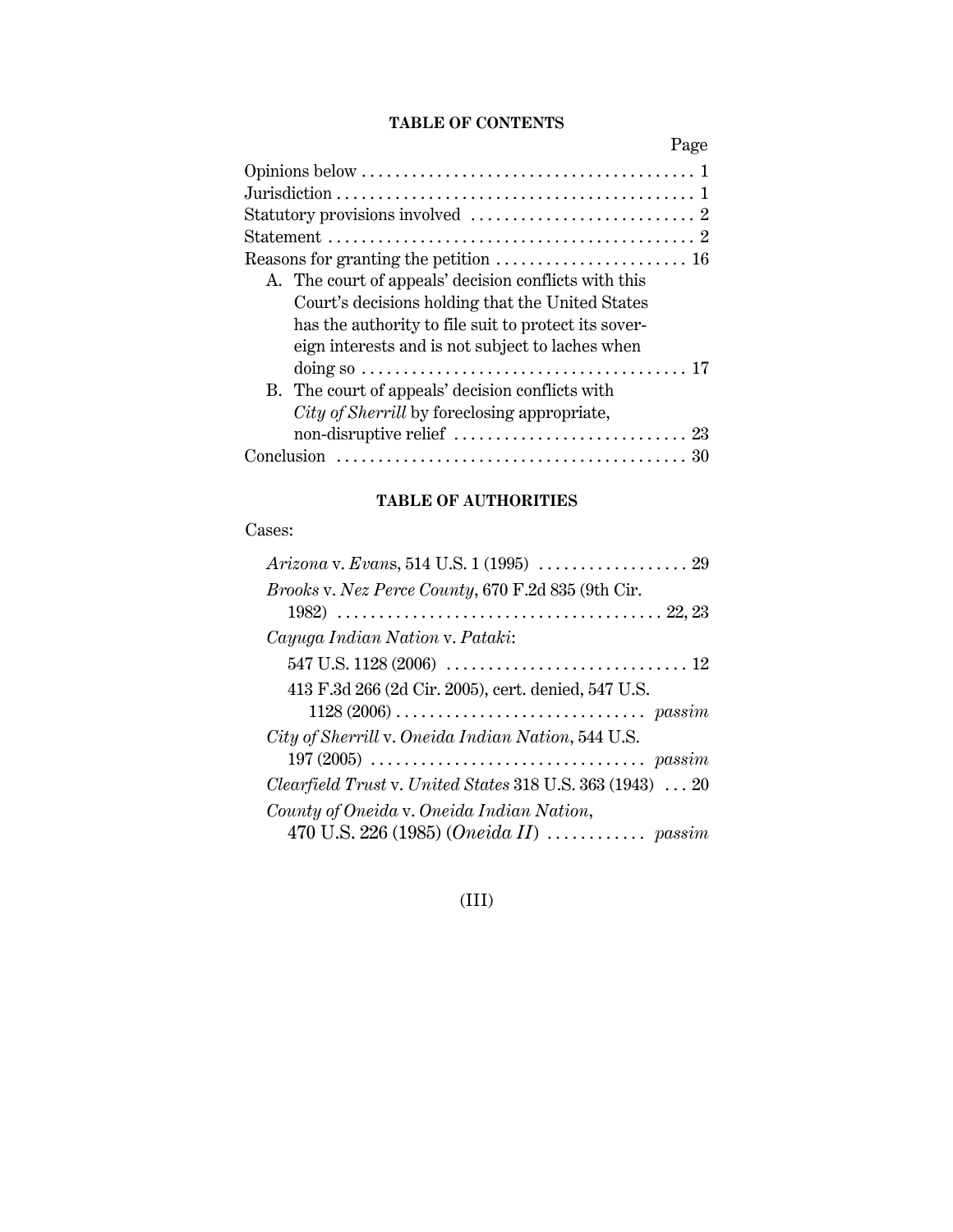| Cases—Continued:<br>Page                                       |  |
|----------------------------------------------------------------|--|
| Cramer v. United States, 261 U.S. 219 (1923)  19               |  |
| Cross v. Allen, 141 U.S. 528 (1891)  22                        |  |
|                                                                |  |
| Federal Power Comm'n v. Tuscarora Indian Nation,               |  |
|                                                                |  |
|                                                                |  |
| Heckler v. Community Health Servs., 467 U.S. 51                |  |
| Heckman v. United States, 224 U.S. 413 (1912)  18, 19          |  |
|                                                                |  |
| Moe v. Confederated Salish & Kootenai Tribes,                  |  |
| Navajo Tribe of Indians v. New Mexico, 809 F.2d                |  |
|                                                                |  |
| $\it Nevada$ v. United States, 463 U.S. 110 (1983) $\ldots$ 18 |  |
| Occidental Life Ins. Co. v. EEOC, 432 U.S. 355                 |  |
|                                                                |  |
| Oneida Indian Nation v. County of Oneida:                      |  |
|                                                                |  |
| 719 F.2d 525 (2d Cir. 1983), aff'd in part,                    |  |
|                                                                |  |
| Oneida Indian Nation v. Madison County, 605 F.3d               |  |
| 149 (2d Cir. 2010), cert. granted, 131 S. Ct. 459              |  |
| (2010), vacated and remanded, 131 S. Ct. 704                   |  |
|                                                                |  |
| Oneida Indian Nation v. New York,                              |  |
|                                                                |  |
| Oneida Indian Nation v. New York,                              |  |
| 860 F.2d 1145 (2d Cir. 1988), cert. denied,                    |  |
|                                                                |  |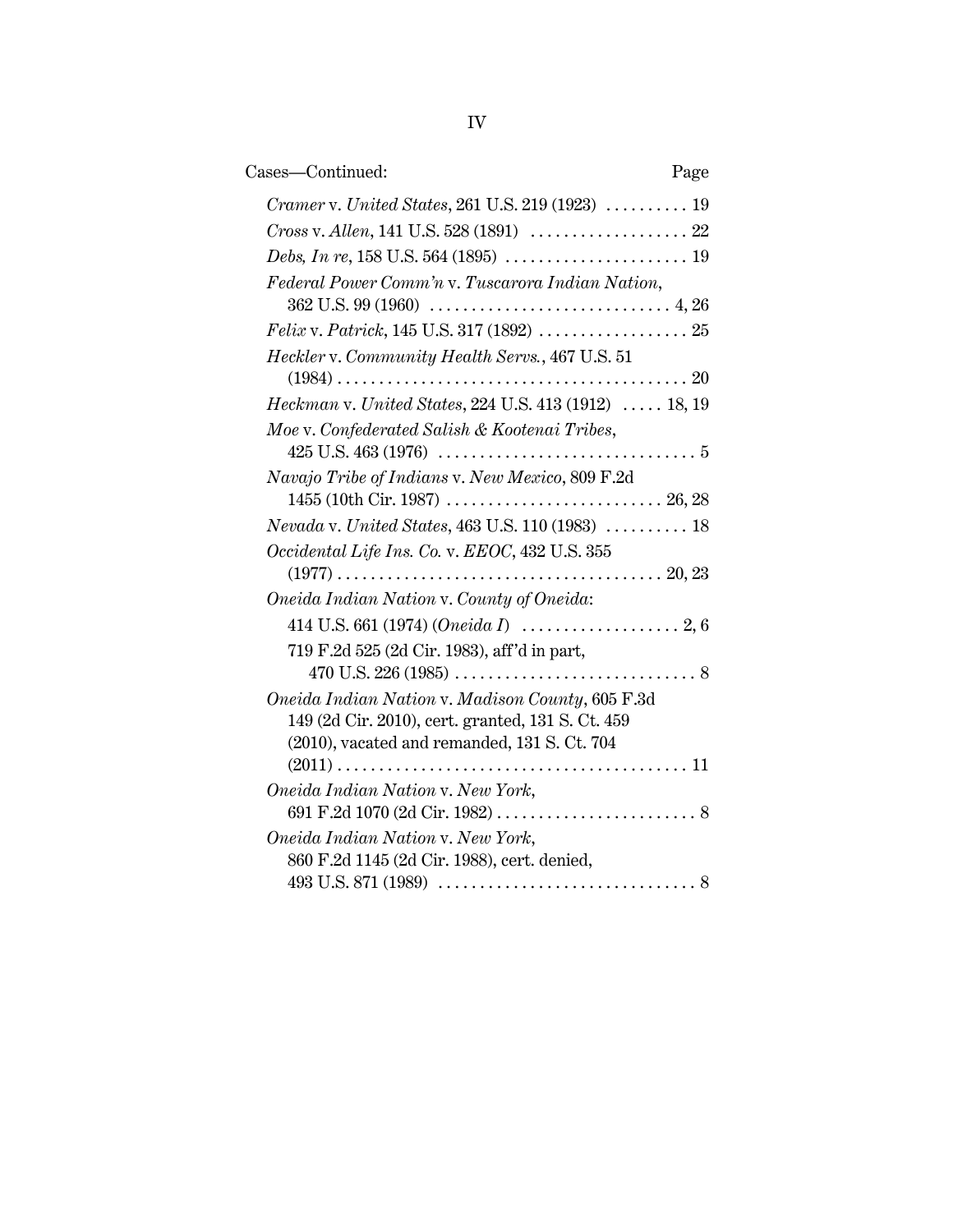| Cases—Continued:                                                                                                                                             | Page |
|--------------------------------------------------------------------------------------------------------------------------------------------------------------|------|
| United States v. American Bell Tel. Co., 128 U.S. 315                                                                                                        |      |
| United States v. Beebe, 127 U.S. 338 (1888)  20                                                                                                              |      |
| United States v. California, 332 U.S. 19 (1947) $\ldots \ldots \ldots$ 20                                                                                    |      |
|                                                                                                                                                              |      |
| United States v. Minnesota, 270 U.S. 181 (1926)  18, 25                                                                                                      |      |
| United States v. Mottaz, 476 U.S. 834 (1986)  27, 28                                                                                                         |      |
| United States v. Pataki, 547 U.S. 1128 (2006)  12, 29                                                                                                        |      |
| United States v. Oakland Cannabis Buyers' Coop.,                                                                                                             |      |
| United States v. Summerlin, 310 U.S. 414 (1940)  20                                                                                                          |      |
| Wilson v. Omaha Indian Tribe, 442 U.S. 653 (1979)  18                                                                                                        |      |
| Yankton Sioux Tribe of Indians v. United States,                                                                                                             |      |
| Treaty and statutes:                                                                                                                                         |      |
| Treaty Between the United States of America, and<br>the Tribes of Indians Called the Six Nations<br>(Treaty of Canandaigua), Nov. 11, 1794, 7 Stat. $44$ $2$ |      |
| Trade and Intercourse Act of 1790, Ch. 33, 1 Stat 137:                                                                                                       |      |
|                                                                                                                                                              |      |
| Trade and Intercourse Act of 1793, Ch. 19, § 8, 1 Stat.                                                                                                      |      |
| Indian Claims Limitation Act of 1982, Pub. L. No. 97-                                                                                                        |      |
|                                                                                                                                                              |      |
|                                                                                                                                                              |      |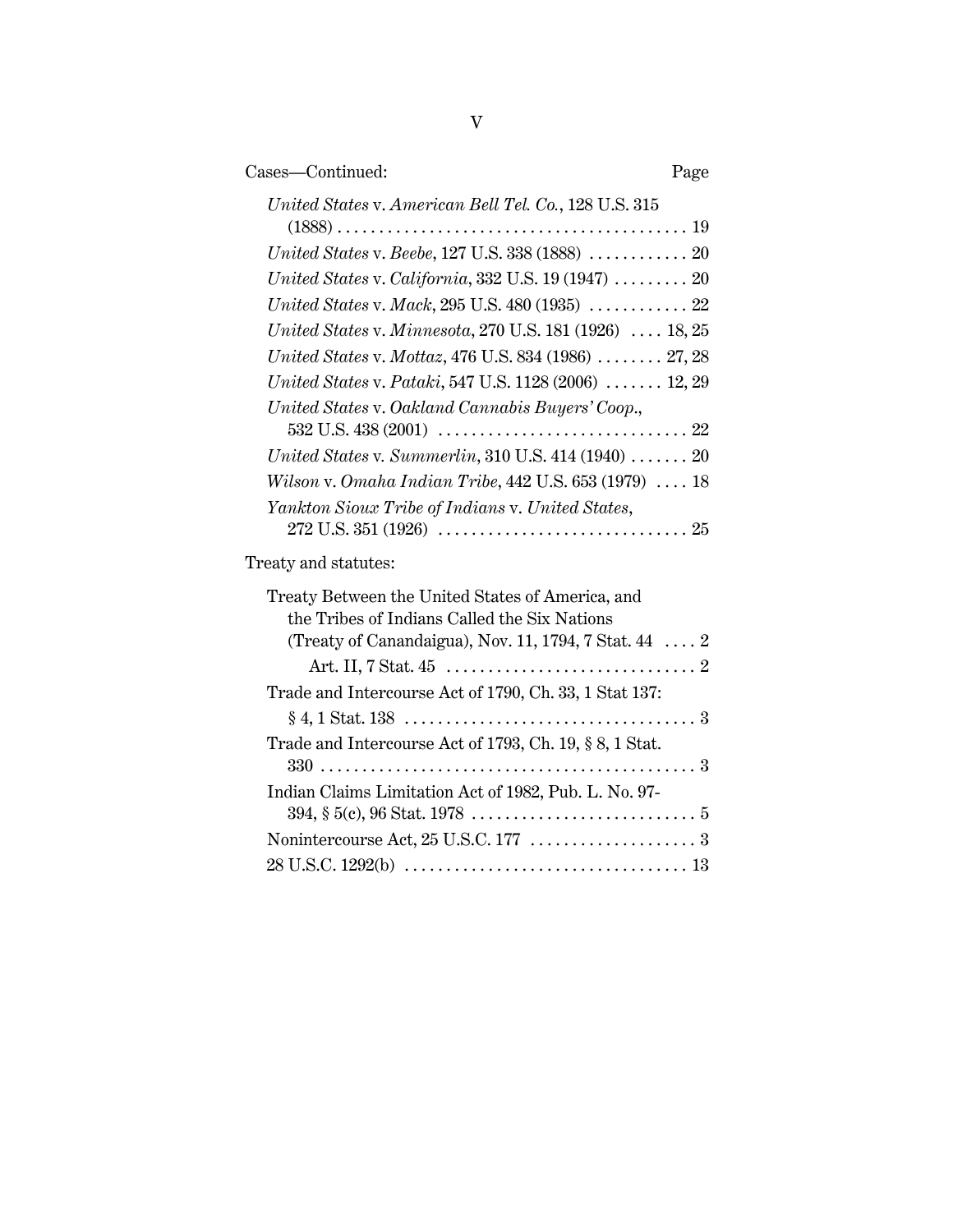| Statutes—Continued: | Page |
|---------------------|------|
|                     |      |
|                     |      |
|                     |      |
|                     |      |
|                     |      |
|                     |      |
|                     |      |
|                     |      |
|                     |      |
|                     |      |
|                     |      |

## Miscellaneous:

| 1 Dan B. Dobbs, <i>Dobbs Law of Remedies</i> |
|----------------------------------------------|
|                                              |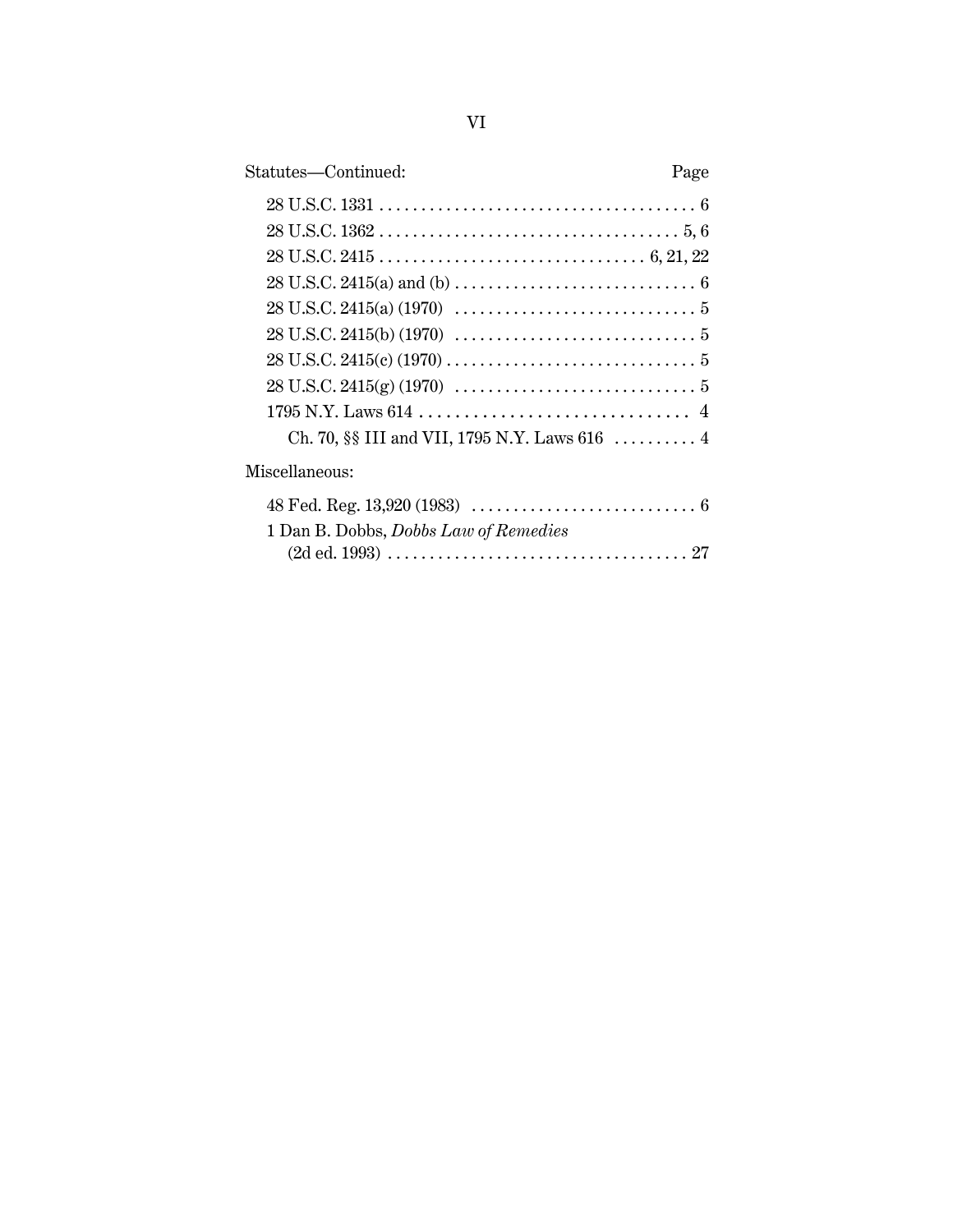## In the Supreme Court of the United States

No.

UNITED STATES OF AMERICA, PETITIONER

*v.*

STATE OF NEW YORK, ET AL.

*ON PETITION FOR A WRIT OF CERTIORARI TO THE UNITED STATES COURT OF APPEALS FOR THE SECOND CIRCUIT* 

#### **PETITION FOR A WRIT OF CERTIORARI**

The Acting Solicitor General, on behalf of the United States of America, respectfully petitions for a writ of certiorari to review the judgment of the United States Court of Appeals for the Second Circuit in this case.

## **OPINIONS BELOW**

The opinion of the court of appeals (App. 1a-67a) is reported at 617 F.3d 114. Opinions of the district court (App. 68a-104a, 105a-182a, and 183a-258a) are reported, respectively, at 500 F. Supp. 2d 128, 194 F. Supp. 2d 104, and 199 F.R.D. 61.

#### **JURISDICTION**

The judgment of the court of appeals was entered on August 9, 2010. Petitions for rehearing were denied on December 16, 2010 (App. 285a-286a). On March 7, 2011, Justice Ginsburg extended the time within which to file

(1)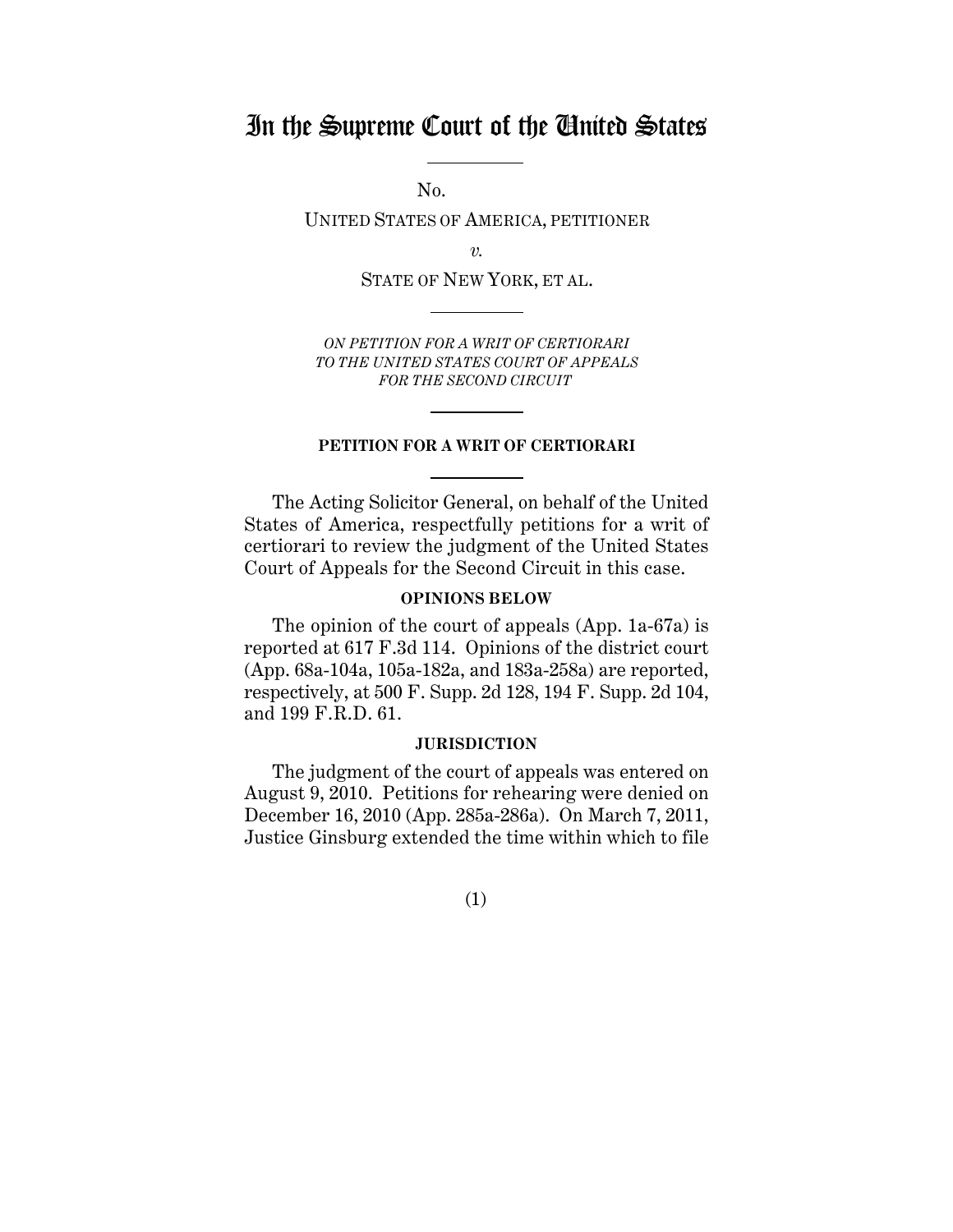a petition for a writ of certiorari to April 15, 2011. On April 6, 2011, Justice Ginsburg further extended that time to May 16, 2011. The jurisdiction of this Court is invoked under 28 U.S.C. 1254(1).

#### **STATUTORY PROVISIONS INVOLVED**

The following statutory provisions are reproduced in the appendix to this petition: Section 8 of An Act to Regulate Trade and Intercourse with the Indian Tribes (also known as the Nonintercourse Act) of 1793 (App. 279a-280a); the Nonintercourse Act, as currently codified at 25 U.S.C. 177 (App. 280a); 28 U.S.C. 2415(a)-(c) and  $(g)$  (App. 280a-283a); and Section  $5(c)$  of Public Law No. 97-394, 96 Stat. 1978 (App. 283a-284a).

#### **STATEMENT**

1. The tribal plaintiffs in this case are direct descendants of the Oneida Indian Nation, which occupied approximately six million acres of central New York before the American Revolution. See *Oneida Indian Nation* v. *County of Oneida*, 414 U.S. 661, 663-664 (1974) (*Oneida I*); *County of Oneida* v. *Oneida Indian Nation*, 470 U.S. 226, 230 (1985) (*Oneida II*). In the 1788 Treaty of Ft. Schuyler, the Oneida ceded most of their land to the State of New York but retained a reservation of approximately 300,000 acres. *Id*. at 231. In the 1794 Treaty of Canandaigua (7 Stat. 44), the United States acknowledged the right of the Oneida to those "reservation" lands, in recognition of their aid to the colonists during the Revolutionary War. *Oneida II*, 470 U.S. at 231 & n.1. The Treaty guaranteed that the "lands reserved to the Oneida \* \* \* shall remain theirs, until they choose to sell the same to the people of the United States, who have the right to purchase." Art. II, 7 Stat. 45.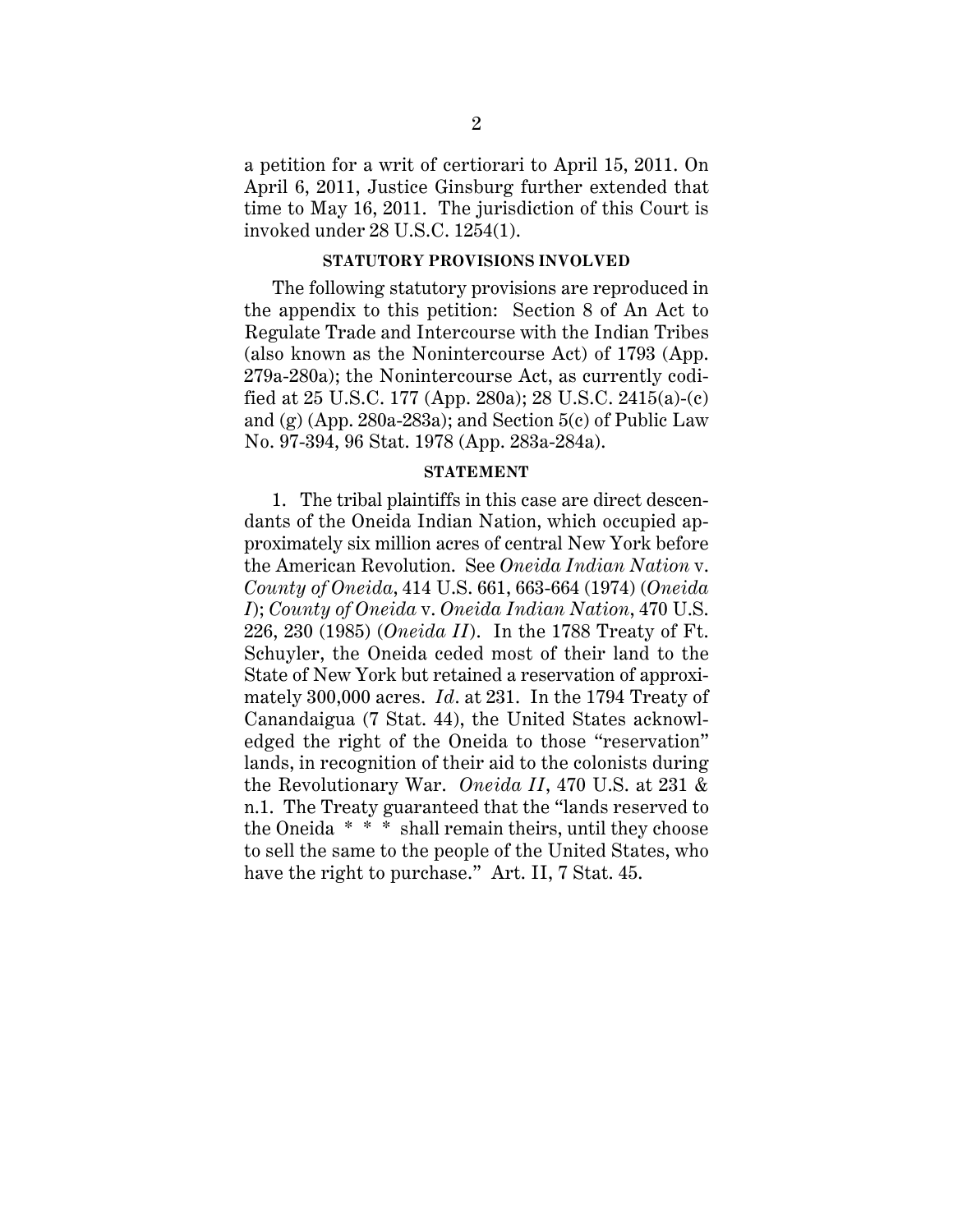Such purchases were governed in part by the Trade and Intercourse Act (also known as the Nonintercourse Act), which was first enacted in 1790, and which precluded the alienation of Indian land without the federal government's approval. See ch. 33, § 4, 1 Stat. 138. "In 1793, Congress passed a stronger, more detailed version of the Act" (*Oneida II*, 470 U.S. at 232), which provided in relevant part

[t]hat no purchase or grant of lands, or of any title or claim thereto, from any Indians or nation or tribe of Indians, within the bounds of the United States, shall be of any validity in law or equity, unless the same be made by a treaty or convention entered into pursuant to the constitution \* \* \* : *Provided nevertheless*, That it shall be lawful for the agent or agents of any state, who may be present at any treaty, held with Indians under the authority of the United States, in the presence, and with the approbation of the commissioner or commissioners of the United Sates, appointed to hold the same, to propose to, and adjust with the Indians, the compensation to be made for their claims to lands within such state, which shall be extinguished by the treaty.

Ch.  $19, § 8, 1$  Stat. 330-331. The substance of that prohibition was carried forward in the Trade and Intercourse Acts of 1796, 1799, 1802, and 1834, and it remains in effect today. See 25 U.S.C. 177; see also *Oneida II*, 470 U.S. at 246 (noting that "[a]ll of the subsequent versions of the Nonintercourse Act, including that now in force, contain substantially the same restraint on the alienation of Indian lands") (citation omitted). As this Court has explained, the Act's "obvious purpose" is "to prevent unfair, improvident or improper disposition by Indians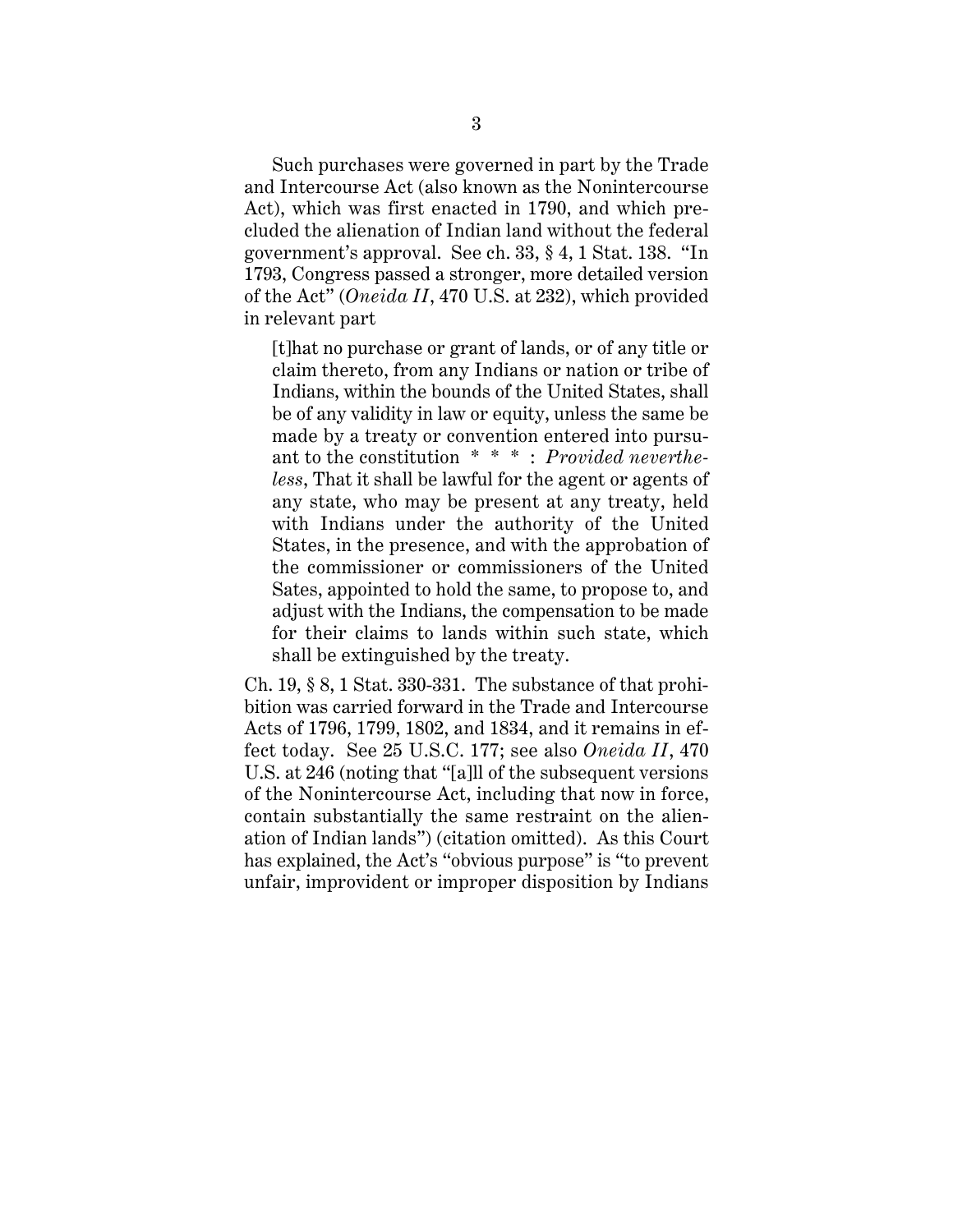of lands owned or possessed by them \* \* \* without the consent of Congress." *Federal Power Comm'n* v. *Tuscarora Indian Nation*, 362 U.S. 99, 119 (1960).

In April 1795, notwithstanding the Nonintercourse Act and the Treaty of Canandaigua, the New York legislature passed a statute providing for the purchase of lands belonging to the Oneida and other Tribes. See 1795 N.Y. Laws 614. Under that statute, tribal lands were to be resold by the State for at least four times the price paid to the Tribes.<sup>1</sup> Upon learning of the State's intended purchases, Secretary of War Timothy Pickering sought the opinion of Attorney General William Bradford, who concluded that the language of the Nonintercourse Act was "too express to admit of any doubt" that the Act forbade the sale of tribal lands except pursuant to federal treaty. App. 276a-278a. Although that opinion was transmitted to outgoing Governor Clinton and incoming Governor Jay, the State ignored the warnings and purchased about 100,000 acres of the Oneida Reservation in 1795. *Oneida II*, 470 U.S. at 229, 232.

The State paid the Oneida approximately 50 cents per acre in the 1795 transaction and soon resold the land to non-Indian settlers for about \$3.53 per acre. App. 98a-99a. In many additional transactions over the next few decades, the State continued to purchase additional tracts of Oneida land without federal approval and to resell them at a profit. *Ibid*. (briefly describing evidence about valuation and compensation for lands acquired before February 1829). Despite the terms of the Nonintercourse Act, none of those transactions was autho-

<sup>&</sup>lt;sup>1</sup> See Ch. 70, §§ III and VII, 1795 N.Y. Laws 616 (providing for annuity to the Oneida calculated as if the land had been "sold at four shillings per acre" and for resale of the land at no "less than sixteen shillings per acre").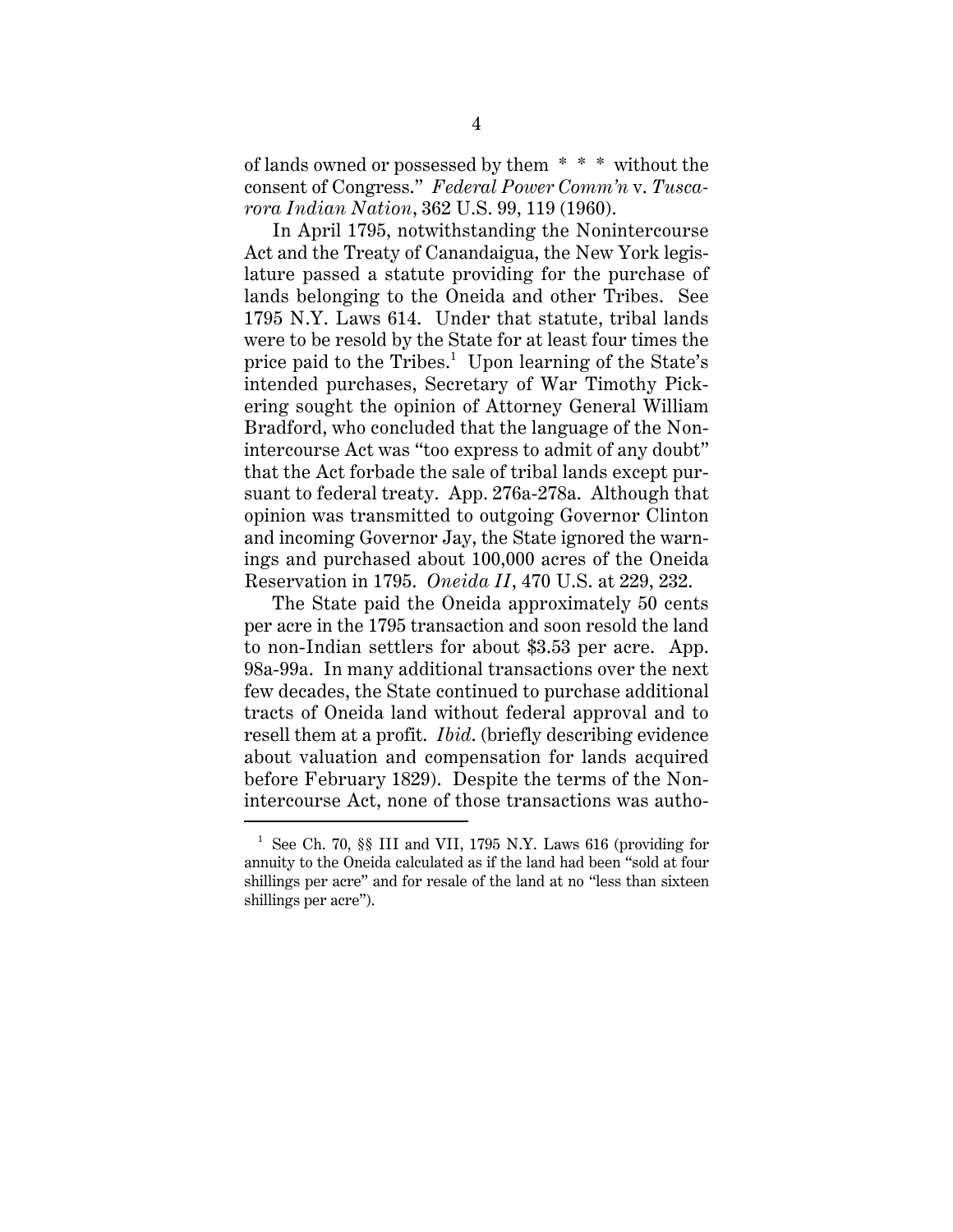rized by the federal government. By 1843, the Oneida were left with less than 1,000 acres. *City of Sherrill* v. *Oneida Indian Nation*, 544 U.S. 197, 207 (2005).

2. a. In 1966, Congress enacted a statute authorizing federally recognized Indian Tribes to bring civil actions arising under federal law without the consent of the United States and without alleging any minimum amount in controversy. See 28 U.S.C.  $1362.^\text{2}$  That same year, Congress also enacted a statute of limitations, which provided a special limitations period of six years and 90 days for contract and tort suits for damages brought by the United States on behalf of Indians, and stipulated that any earlier claims would be deemed to have accrued on July 18, 1966. See *Oneida II*, 470 U.S. at 241-242; 28 U.S.C. 2415(a), (b) and (g) (1970). Congress further provided that nothing in the new limitations provisions "shall be deemed to limit the time for bringing an action to establish the title to, or right of possession of, real or personal property." 28 U.S.C. 2415(c) (1970).

In later amendments, in 1972, 1977, 1980, and 1982, Congress repeatedly extended the limitations period for contract and tort claims, and made it applicable to claims brought by Tribes themselves. *Oneida II*, 470 U.S. at 242-243. In the Indian Claims Limitation Act of 1982 (ICLA), Pub. L. No. 97-394, § 5(c), 96 Stat. 1978, Congress provided that any claim that was included on one of two lists published by the Secretary of the Interior in 1983 "remains live" (*Oneida II*, 470 U.S. at 243) as long as it is not formally rejected by the Secretary; if

 $2^2$  Section 1362 was intended "to open the federal courts to the kind" of claims that could have been brought by the United States as trustee, but for whatever reason were not so brought." *Moe* v. *Confederated Salish & Kootenai Tribes*, 425 U.S. 463, 472 (1976).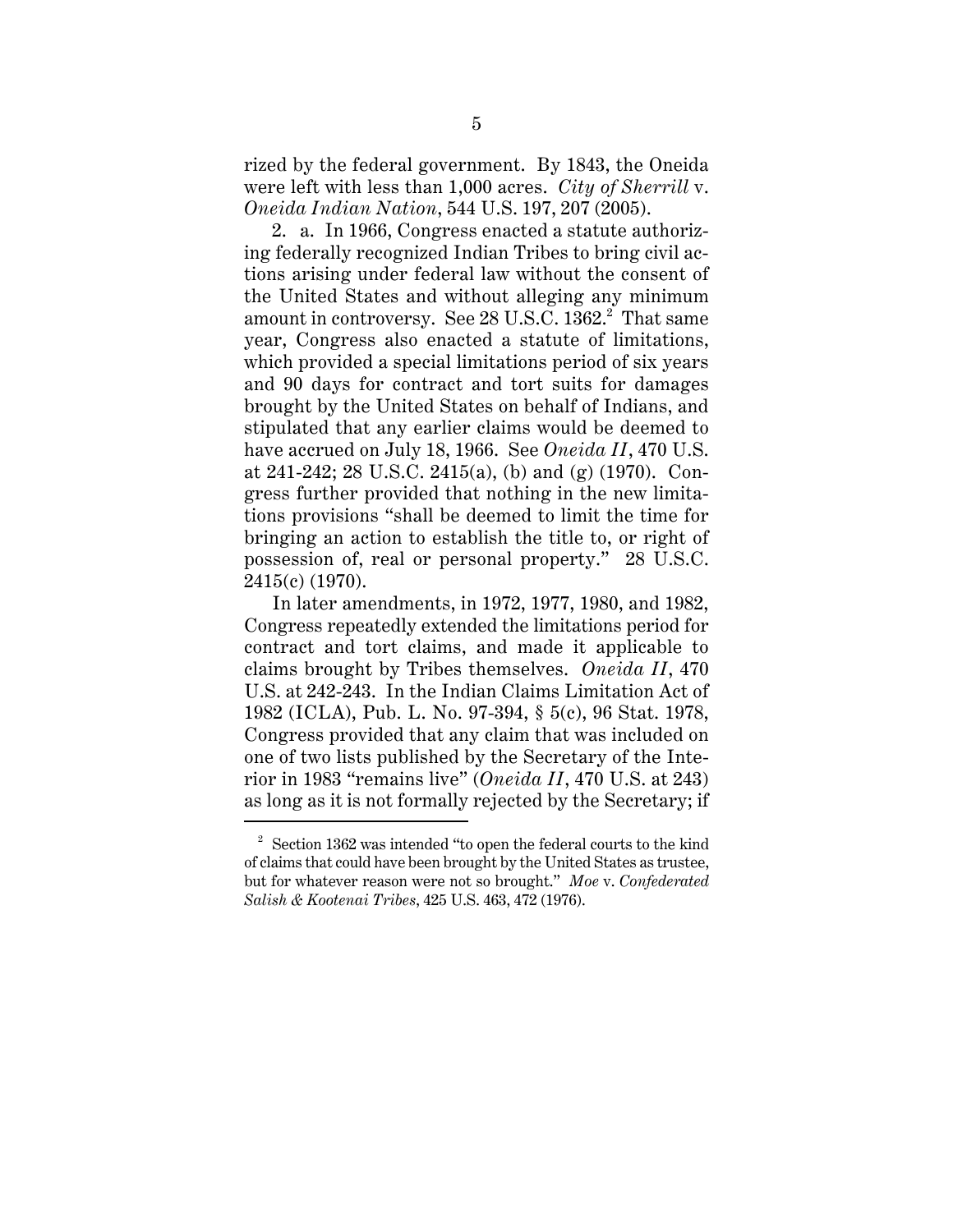such a claim is rejected by the Secretary, the Tribe then has one year within which to sue. See *id*. at 243-244 & n.15; 28 U.S.C. 2415(a) and (b).

b. In 1970, the tribal successors to the historic Oneida Indian Nation—the Oneida Indian Nation of New York, the Oneida Indian Nation of Wisconsin, and, later, the Oneida of the Thames (collectively, the Tribes or the Oneidas)—filed a "test case" against Oneida County and Madison County in New York, challenging the validity of the 1795 transaction with the State and seeking as relief only the fair rental value of 872 acres for the years 1968 and 1969. App. 107a. In its 1974 decision in *Oneida I*, this Court held that the claim in the test case fell within the district court's federal-question jurisdiction under 28 U.S.C. 1331 and 1362. See 414 U.S. at 667.

This Court addressed the Oneidas' test case again in 1985. In *Oneida II*, the Court held that the Oneidas could maintain a federal common-law cause of action to vindicate their rights to land that had been acquired by the State in 1795 without federal authorization; it thus affirmed the judgment for the Tribes on liability. See 470 U.S. at 233-236, 253. The Court held that the Tribes' suit was not barred by any applicable statute of limitations, including a statute of limitations borrowed from state law, noting that Congress had specifically provided in ICLA and 28 U.S.C. 2415 that their claim was timely. See 470 U.S. at 240-244 & n.15.<sup>3</sup> The Court explained that "[b]y providing a 1-year limitations period for claims that the Secretary decides not to pursue,

<sup>3</sup> The Secretary of the Interior's first list of claims under ICLA included the Oneidas' "Nonintercourse Act Land Claim," 48 Fed. Reg. 13,920 (1983) (capitalization modified), and that claim therefore "remains live" under Section 2415. *Oneida II*, 470 U.S. at 243.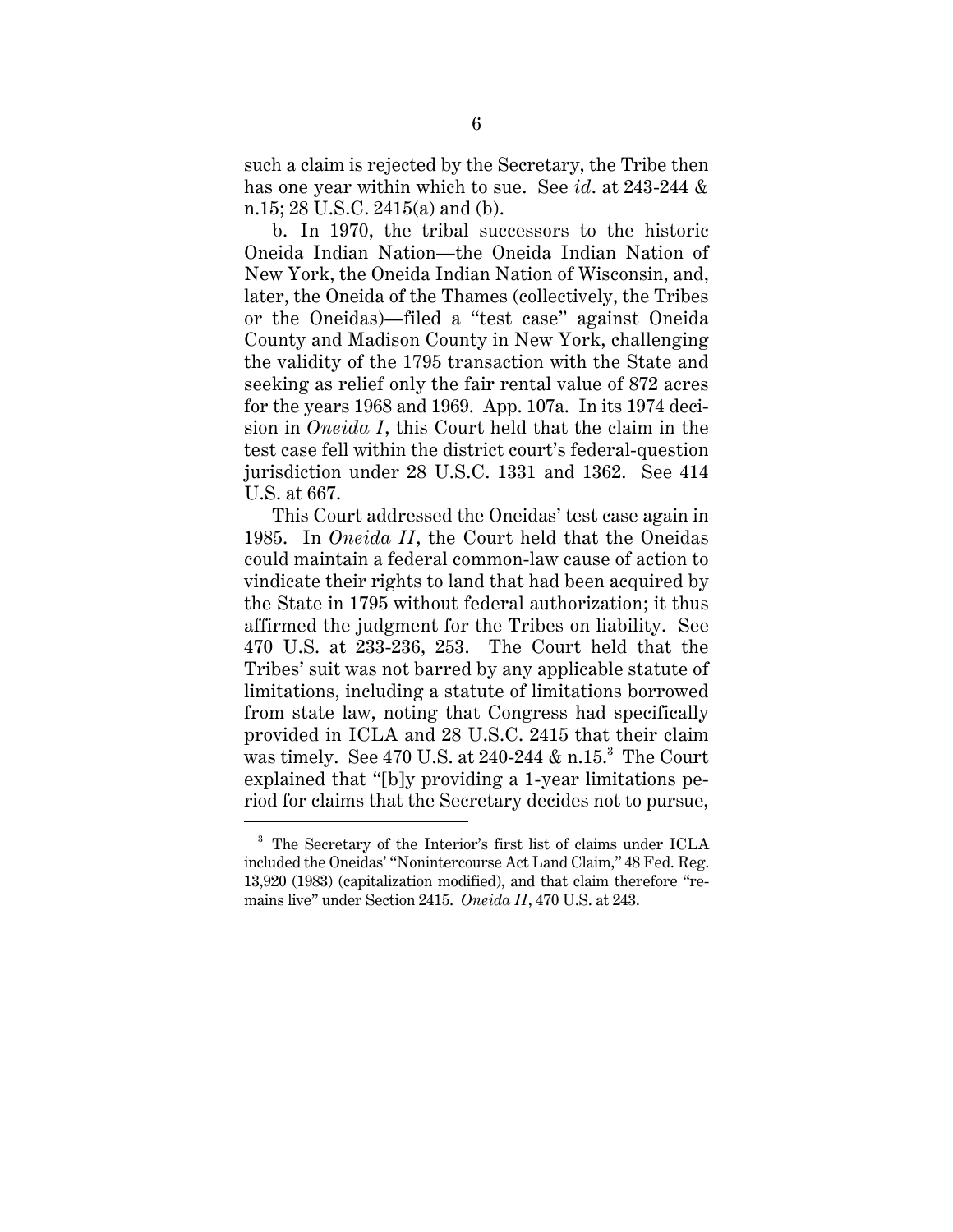Congress intended to give the Indians one last opportunity to file suits covered by  $\S$  2415(a) and (b) on their own behalf." *Id*. at 244. The Court thus concluded that "the statutory framework adopted in 1982 presumes the existence of an Indian right of action not otherwise subject to any statute of limitations," and that "[i]t would be a violation of Congress' will were we to hold that a state statute of limitations period should be borrowed in these circumstances." *Ibid*.

While declining to rule definitively on the availability of a laches defense that would bar the claim (because the Counties had abandoned that defense on appeal), the Court identified various statutory and doctrinal principles weighing against recognition of such a defense and stated that "the application of laches would appear to be inconsistent with established federal policy." *Oneida II*, 470 U.S. at 244-245 & n.16. While thus casting considerable doubt on the availability of laches as a complete defense, the Court left open the possibility that "equitable considerations" might "limit the relief available to" the Oneidas if the case proceeded to final judgment. *Id*. at 253 n.27. After remand, the Counties ultimately paid a judgment in the test case of approximately \$57,000 (including prejudgment interest). App. 3a.

3. In 1974, the Oneidas filed the instant suit against Oneida and Madison Counties, challenging the validity of 30 transactions between 1795 and 1846 in which the State of New York had acquired approximately 250,000 acres of the Oneida Reservation. App. 3a-4a. The case was largely dormant for 25 years, while the test case discussed above proceeded. *Ibid*. The United States intervened in this case as a plaintiff in 1998; and the State was added as a defendant in 2000. App. 191a, 194a-195a.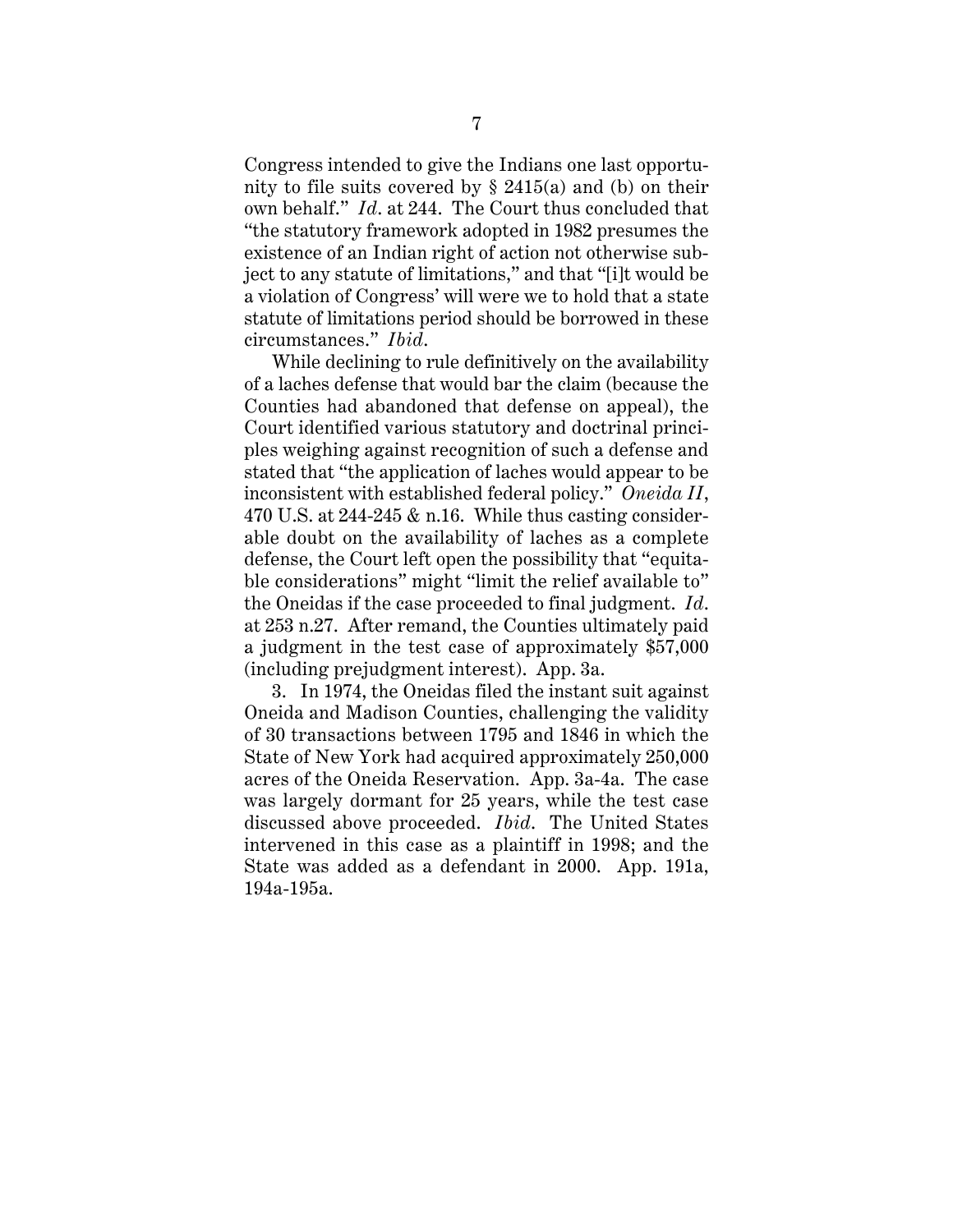In 2000, the district court held that private landowners would not be joined in the case as defendants. App. 197a-258a. Although the court explained that it was "acutely aware of the claims of serious and even tragic harms which the State of New York allegedly perpetrated upon the Oneidas," it applied "a pragmatic approach" to the question of remedy and concluded that it would be "unfathomable" that ejectment of private landowners would be viable. App. 251a. While the court construed Second Circuit precedent as holding that "an award of monetary relief would be a workable alternative remedy," it determined that private landowners would not be jointly and severally liable with the State for monetary damages. App. 253a, 255a-257a.

In March 2002, the district court issued a lengthy opinion addressing several motions, including motions by the Tribes and the United States to strike affirmative defenses and dismiss counterclaims. App. 105a-182a. Among other things, the court struck the laches defense raised by the State and the Counties, noting that "even though [*Oneida II*] did not definitively decide the issue, the strong language it used \* \* \* has been recognized by lower courts as effectively barring the defense of laches in Indian land claims." App. 132a; see also App. 131a ("Courts analyzing Indian land claim actions have consistently rejected the use of delay-based defenses.") (citing, *inter alia*, *Oneida Indian Nation* v. *New York*, 691 F.2d 1070, 1084, 1097 (2d Cir. 1982); *Oneida Indian Nation* v. *County of Oneida*, 719 F.2d 525, 538 (2d Cir. 1983), aff'd in part, 470 U.S. 226 (1985); and *Oneida Indian Nation* v. *New York*, 860 F.2d 1145, 1149 (2d Cir. 1988), cert. denied, 493 U.S. 871 (1989)). The court also struck the defendants' statute-of-limitations defense, holding that this Court's ruling on the statute of limita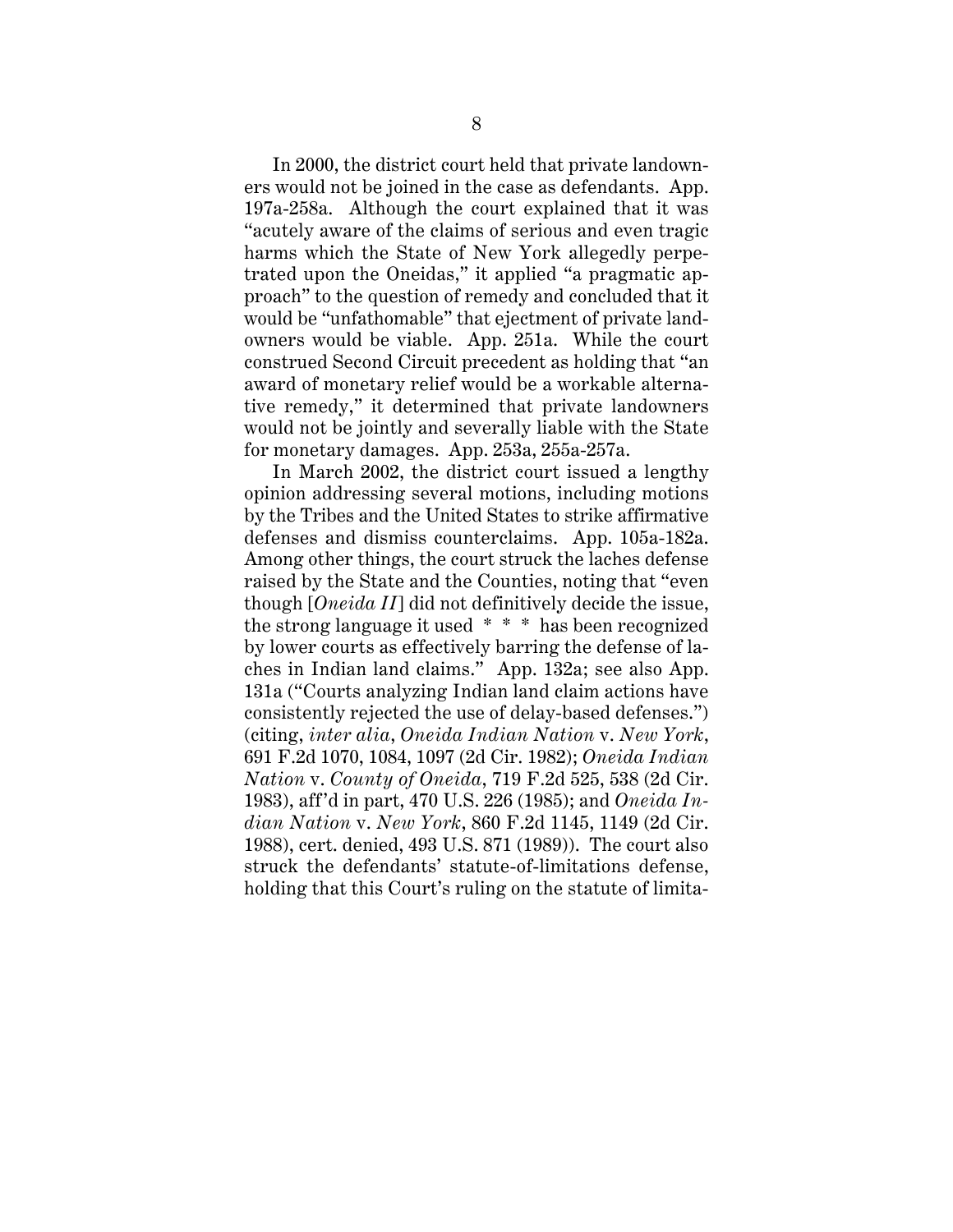tions in *Oneida II* was "clear and directly applicable here." App. 141a-142a.

Later in 2002, the district court granted the United States' motion to file a Second Amended Complaint-in-Intervention "in order to seek relief only against the State of New York." C.A. App. A429. The amended complaint stated that the United States intervened "to enforce federal law, namely, the restrictions on alienation set forth in the Trade and Intercourse Act, 25 U.S.C. § 177; to enforce the provisions of the Treaty of Canandaigua of 1794, 7 Stat. 44, to which the United States was a party; and to protect the treaty-recognized rights of the Oneida Nation." App. 262a-263a. The complaint pleaded two claims: (1) a "Federal Common Law Trespass Claim," alleging that the State "interfered with [the] Oneida Nation's enjoyment of its rights to the Subject Lands under federal law and caused trespasses to the Subject Lands that originated with the State's illegal transactions," App. 272a-273a; and (2) a "Trade and Intercourse Claim," alleging that the State "asserted control and assumed possession of the Subject Lands in violation of the Nonintercourse Act," App. 273a. In its prayer for relief, the United States sought a range of relief, including "a declaratory judgment \* \* \* that the Oneida Nation has the right to occupy the [Subject Lands] that are currently occupied by the State"; an award of "monetary and possessory relief, including ejectment where appropriate"; "me[sn]e profits or fair rental value" from the time of the State's initial purchases until the present; "appropriate monetary relief for those lands \* \* \* over which the State no longer retains title or control"; and "such other relief as th[e] Court may deem just and proper." App. 273a-274a.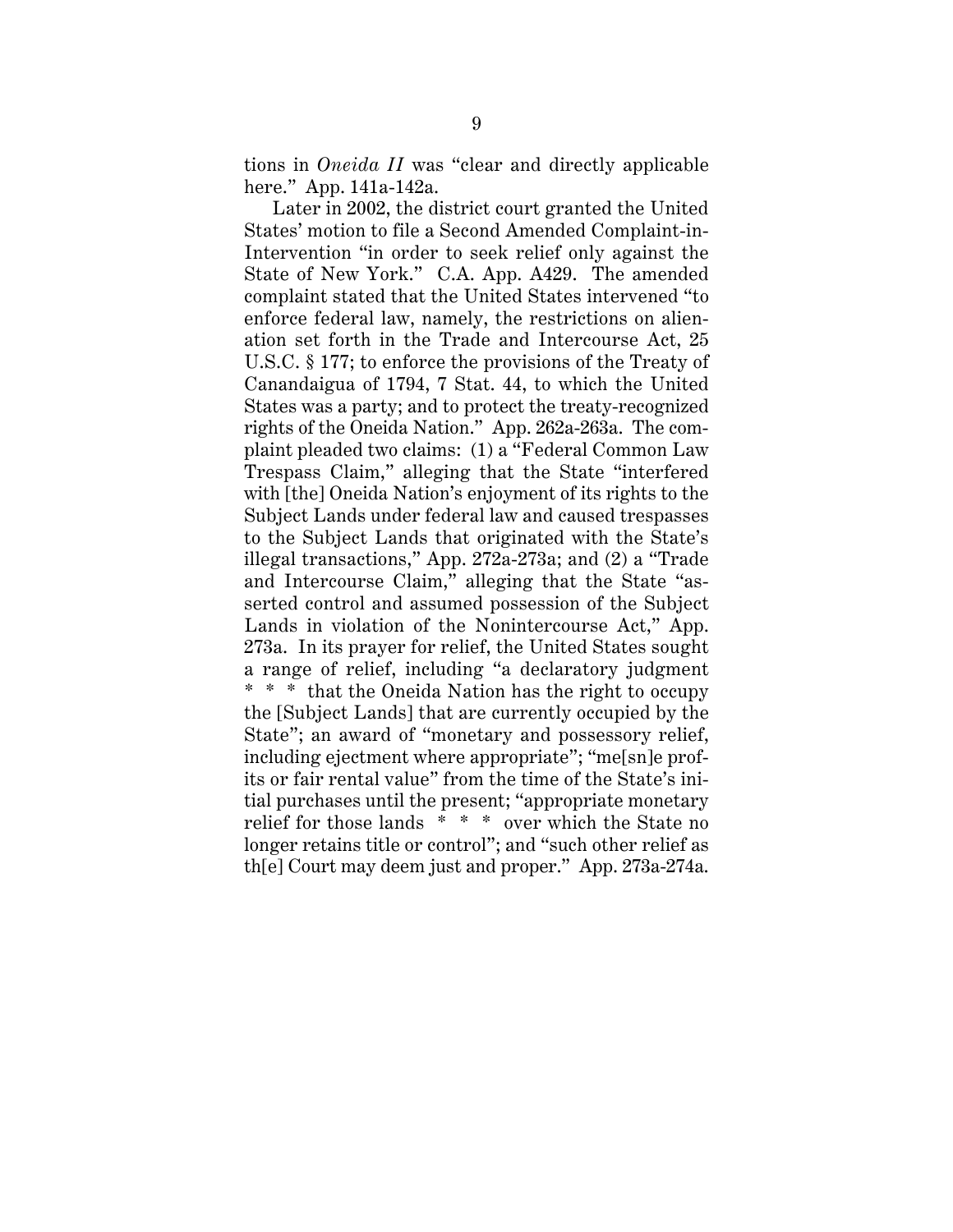4. a. While this case was pending in the district court, one of the Oneida Tribes filed a separate suit, which was considered by this Court in 2005 in *City of Sherrill*, *supra*. In that case, the Oneida Indian Nation of New York contended that local governments could not tax land that the State had purchased in 1805 in violation of the Nonintercourse Act and that the Oneida Indian Nation of New York had reacquired on the open market in 1997. See 544 U.S. at 211-212. This Court rejected that contention. The Court found that a "checkerboard of alternating state and tribal jurisdiction in New York State—created unilaterally at [the Oneida Indian Nation's] behest—would seriously burden the administration of state and local governments and would adversely affect landowners neighboring the tribal patches." *Id*. at 219-220 (quotation marks and brackets omitted). The Court concluded that "the distance from 1805 to the present day, the [Oneida Indian Nation's] long delay in seeking equitable relief against New York or its local units, and developments in the city of Sherrill spanning several generations, evoke the doctrines of laches, acquiescence, and impossibility," and would thus "render inequitable the piecemeal shift in governance this suit seeks unilaterally to initiate." *Id*. at 221. The Court expressly stated that "the question of damages for the Tribes' ancient dispossession is not at issue in this case, and we therefore do not disturb our holding in *Oneida II*." *Ibid*. The Court also reiterated that "application of a nonstatutory time limitation" such as laches—"in an action for damages would be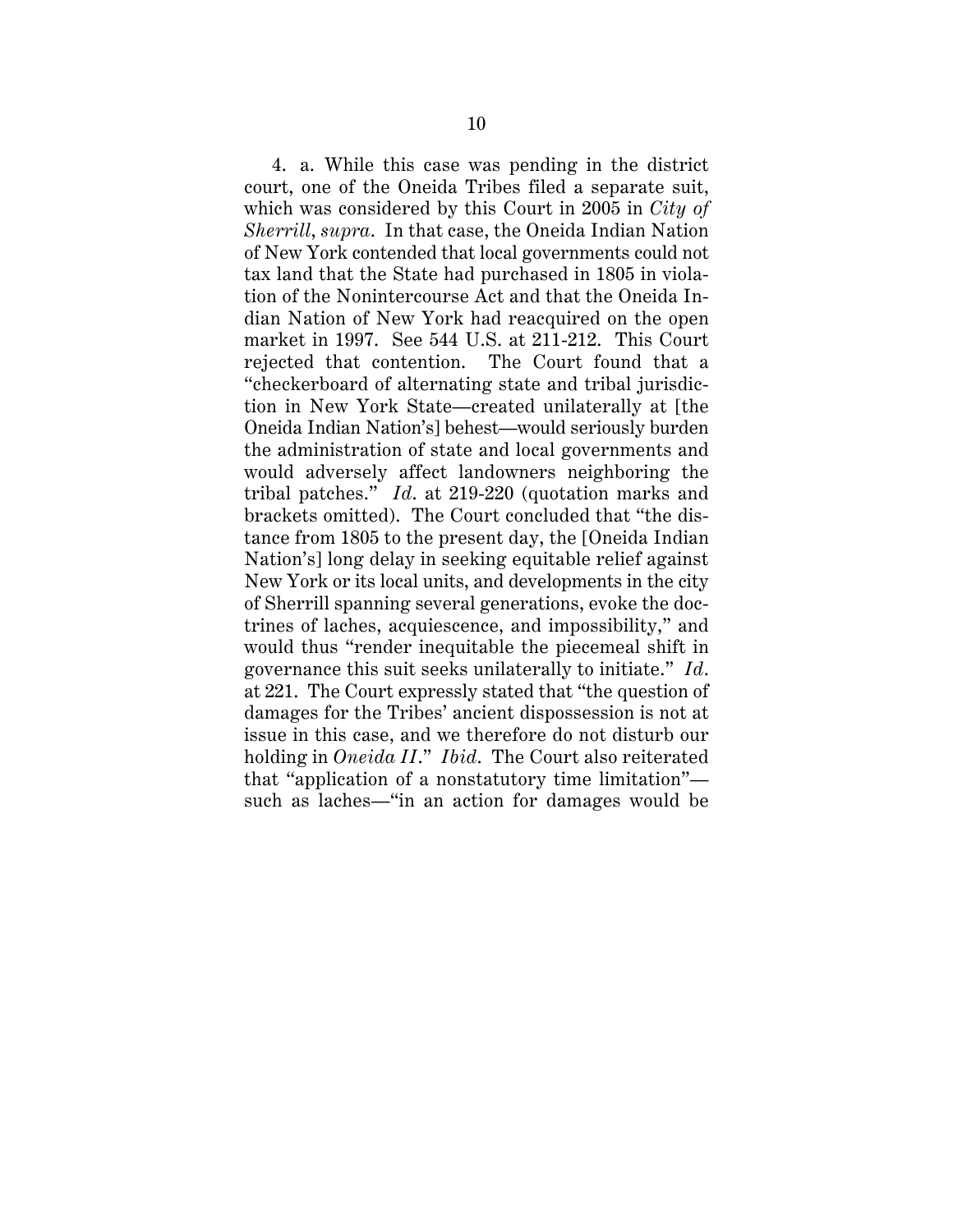'novel.'" *Id*. at 221 n.14 (quoting *Oneida II*, 470 U.S. at  $244$  n.16).<sup>4</sup>

b. A few months after this Court's decision in *City of Sherrill*, the Second Circuit decided *Cayuga Indian Nation* v. *Pataki*, 413 F.3d 266 (2005) (*Cayuga*), cert. denied, 547 U.S. 1128 (2006). With one judge dissenting in part, the court reversed an award against the State of almost \$248 million in damages to the Cayugas for land claims similar to those at issue in *Oneida I* and *II*. The majority read *City of Sherrill* as holding that "equitable doctrines, such as laches, acquiescence, and impossibility," can "apply to [a] 'disruptive' Indian land claim[]," "even when such a claim is legally viable and within the statute of limitations." *Id*. at 273-274. Although the district court in *Cayuga* had awarded only money damages against the State, the court of appeals found that ejectment had been the Cayugas' "preferred remedy," *id*. at 274, and that "this type of possessory land claim \* \* \* is indisputably disruptive," *id*. at 275. The court held that the Cayugas' trespass claim and request for damages in the amount of fair rental value of the land was subject to laches, because it was "predicated entirely upon plaintiffs' possessory land claim." *Id*. at 278.

<sup>4</sup> After remand from this Court in *City of Sherrill*, the court of appeals affirmed the district court's subsequent holding that tribal sovereign immunity nevertheless prevented Oneida and Madison Counties from foreclosing on the Tribe's land for non-payment of taxes. *Oneida Indian Nation* v. *Madison County*, 605 F.3d 149 (2d Cir.), cert. granted, 131 S. Ct. 459 (2010), vacated and remanded, 131 S. Ct. 704 (2011). This Court granted the Counties' petition for a writ of certiorari, but, before briefing on the merits was completed, it vacated and remanded the case for further proceedings in light of the Tribe's waiver of its sovereign immunity from tax-foreclosure actions. See 131 S. Ct. 704 (2011) (per curiam). The court of appeals is currently considering supplemental letter briefs from the parties.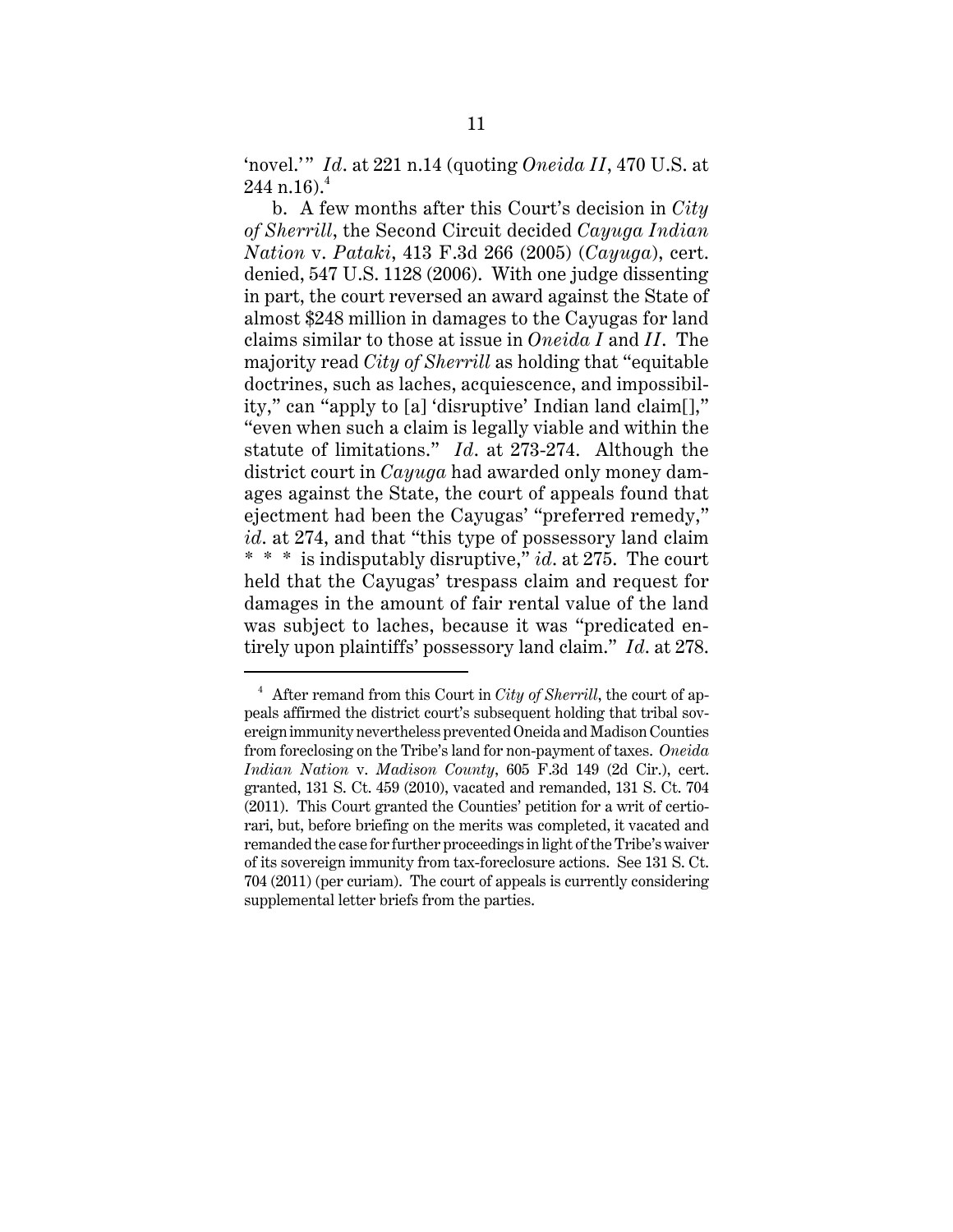*Cayuga* also held that the claims brought in that case by the United States were barred by laches, because of the long time that had passed since the events at issue, because no statute of limitations applied "until one hundred and fifty years after the cause of action accrued," and because the United States had intervened "to vindicate the interest of the Tribe, with whom it has a trust relationship." 413 F.3d at 279.

This Court denied petitions for a writ of certiorari filed by the United States and the Cayugas. See *United States* v. *Pataki*, 547 U.S. 1128 (2006); *Cayuga Indian Nation* v. *Pataki*, 547 U.S. 1128 (2006).

5. After the completion of discovery on issues associated with liability in this case (and after *Cayuga*), the State and the Counties moved for summary judgment against the Oneidas and the United States. On May 21, 2007, the district court granted that motion with respect to "possessory" damages claims (claims premised on a present right of the Tribes to possess the land, such as damages for trespass or compensation for the current value of the land), but denied the motion with respect to "non-possessory" claims for "fair compensation" for the prior purchases. App. 68a-104a.

Applying *Cayuga*, the district court held that claims that are "predicated on [the Tribes'] continuing right to possess land in the claim area and seek relief returning that land and damages based on their dispossession" are subject to laches. App. 76a. The court found it unnecessary to permit additional discovery or hold an evidentiary hearing on that issue, because it concluded that the claims in this case arise from circumstances "nearly identical" to those in *Cayuga*. App. 81a. The court noted, however, that "the Oneidas have diligently pursued their claims in various fora," and it specified that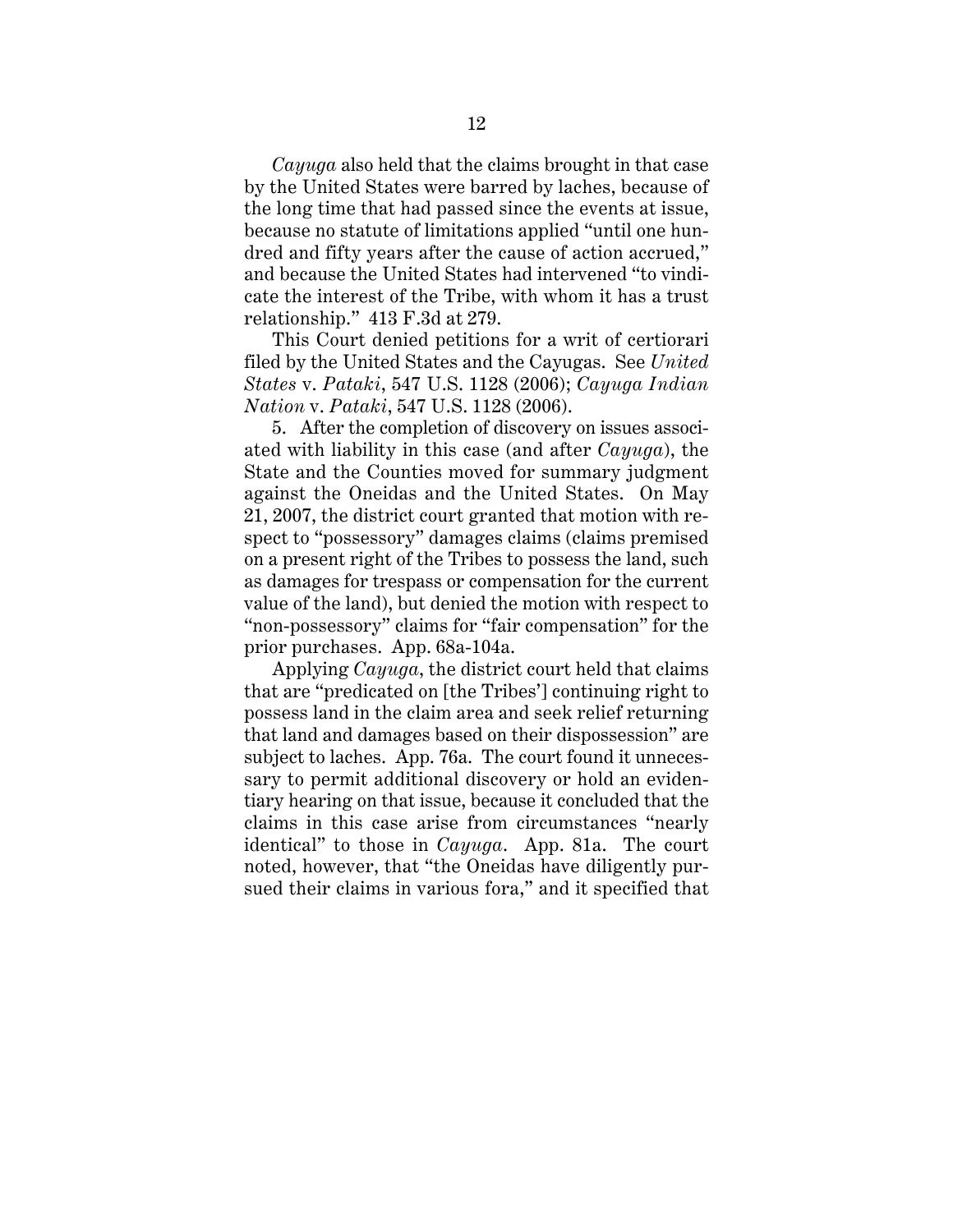its ruling on laches did not, "in any substantial part, rest on any supposed deficiency in the Oneidas' efforts to vindicate their claims." App. 82a-83a.

The district court next held that the Tribes asserted a "non-possessory" claim against the State: They alleged that the State had provided "inadequate compensation" for land transfers and had made "substantial profits" by reselling the land, and they sought "relief based on the benefit the State received from the land sales in the form of 'disgorgement.'" App. 86a-88a. The court concluded that such claims for "retrospective relief" were not foreclosed by *Cayuga*, App. 88a-89a, and were consistent with federal common-law precedents, App. 89a-98a. The court held that, to prevail on the "fair compensation" claims, the Tribes would have to show either inadequacy of consideration "coupled with evidence of the inferiority of the Oneida Indian Nation's negotiating position," or "gross inadequacy of the consideration received by Plaintiffs in comparison to the fair market value of the land." App. 97a. The court further held that the Tribes had presented sufficient evidence in support of their "fair compensation" claim to survive summary judgment—including evidence that, in 1795, the State paid about 50 cents per acre for land it resold for \$3.53 per acre and that, by 1829, the Oneidas had received about \$113,000 for land that the State sold for more than \$626,000. App. 98a-99a.

The district court *sua sponte* certified its order for interlocutory appeal under 28 U.S.C. 1292(b). App. 103a. The court of appeals granted the parties' crosspetitions for permission to appeal. App. 5a.

6. On August 9, 2010, the court of appeals held that all of the Tribes' and the United States' claims are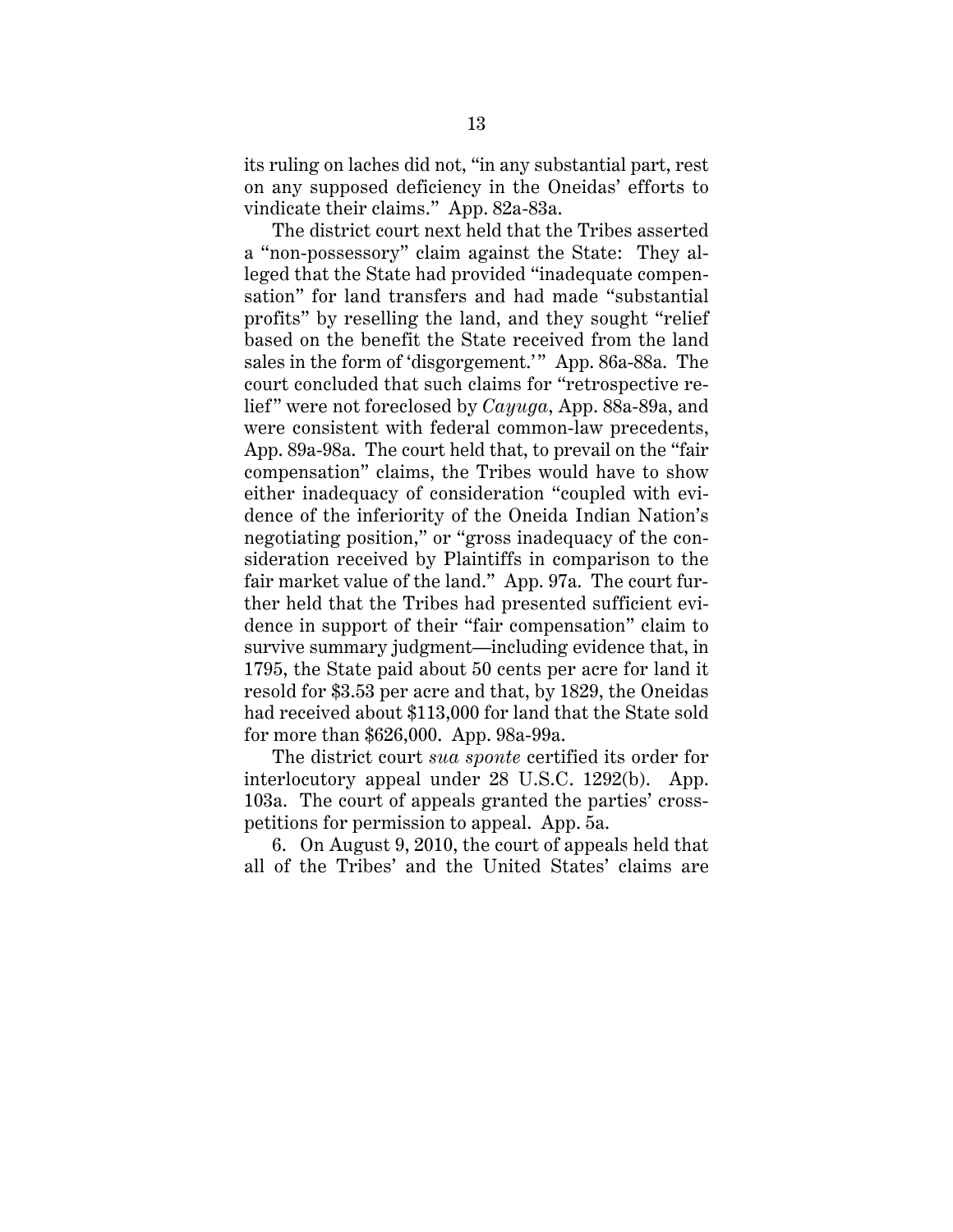barred by the equitable defenses recognized in *Cayuga*. App. 1a-67a.

a. The court of appeals affirmed the district court's dismissal of the Tribes' and United States' "possessory" claims. App. 20a-29a. It held that claims rooted in a present right of the Tribes to possess the lands at issue were identical to the claims asserted in *Cayuga* and were thus properly dismissed as barred by equitable considerations. App. 20a-24a. Although the majority acknowledged that the district court had not found the traditional elements of laches—unreasonable delay and prejudice—it found the absence of those findings irrelevant, because it concluded that *City of Sherrill* and *Cayuga* had focused instead on the length of time since the historical injustice and on the extent to which the claims would be disruptive and upset the settled expectations of innocent property owners. App. 25a-28a. The court also refused to consider the argument that laches does not apply to the United States, declaring that it was bound to follow *Cayuga*'s finding of laches "on facts virtually indistinguishable from those here." App. 28a-29a.

The court of appeals then proceeded to reverse the district court's holding that the Tribes' and United States' "non-possessory" claims could proceed. App. 29a-52a. The majority found that the Tribes' contractbased claim is barred by the State's sovereign immunity, because it determined that, unlike the Tribes, the United States had not pleaded a "contract-based claim" for fair compensation. App. 36a-41a. It reasoned that the United States' prayer for relief "predominantly, if not exclusively," seeks "trespass and ejectment-based" remedies, and that any "nonpossessory claim \* \* \* in the [United States'] complaint is based entirely on the Nonintercourse Act." App. 36a-38a.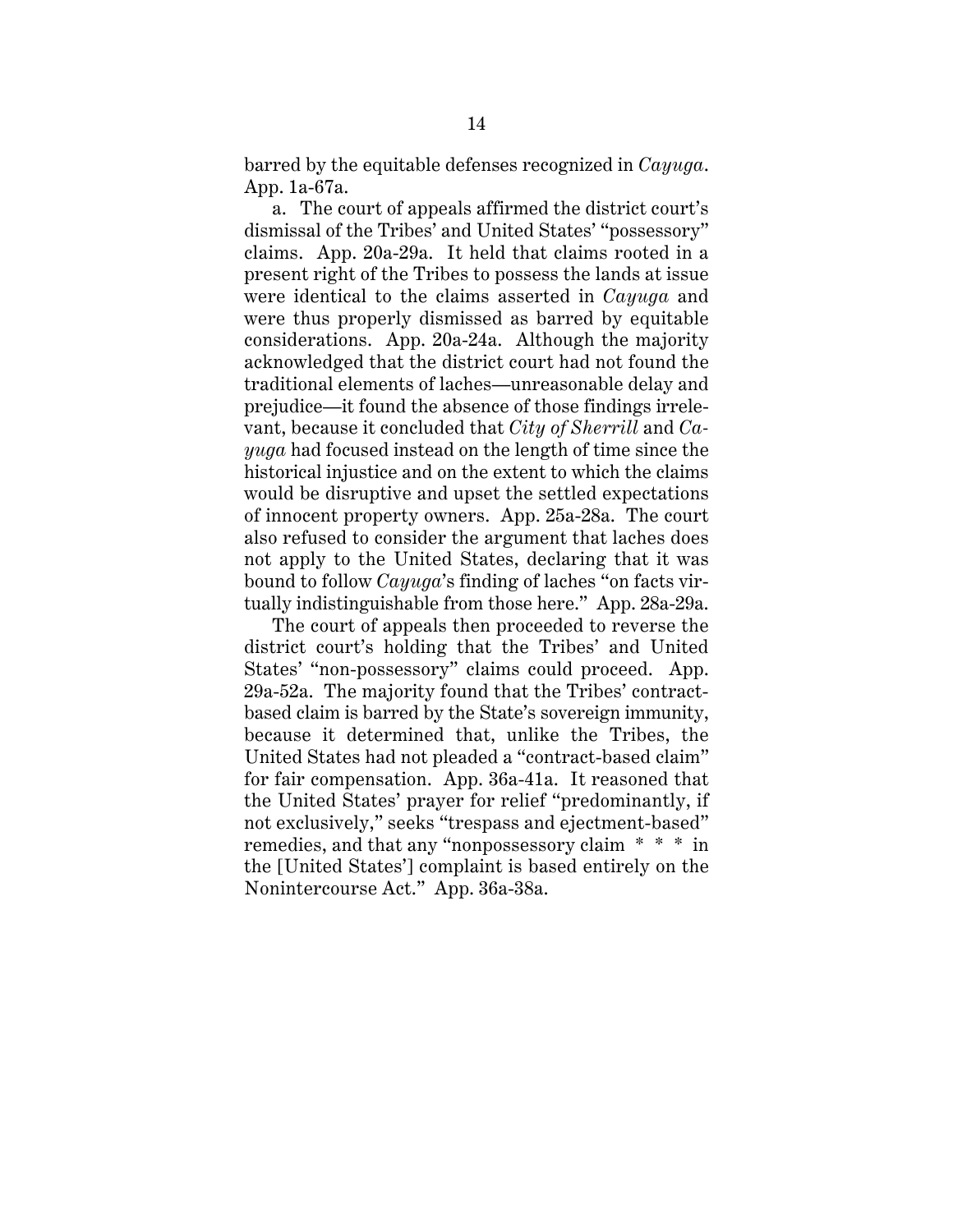The court of appeals further held that nonpossessory claims based on the Nonintercourse Act "fall[] within the equitable bar recognized in *Cayuga*," because, even if those claims did not assert "a current possessory right," they would still "disrupt[]" settled expectations by virtue of being, "at base, premised on the invalidity of the initial transfer of the subject lands." App. 41a-44a. Although the court recognized that "the United States also seeks 'restitution' in lieu of the return of the land," it concluded that the "equitable" nature of that relief simply "confirmed" its conclusion that "the equitable defense recognized in *[City of] Sherrill* is applicable here." App. 49a-50a. The majority thus explained that, under *Cayuga*, it was "bound" to conclude that "all claims that are 'disruptive'"—by which the court meant all claims premised on the asserted invalidity of the initial purchases from the Oneidas—are barred. App. 52a. Finally, the majority declared that its decision was "not in tension with" this Court's decision in *Oneida II* because *Oneida II* "only recognized that [a possessory claim against Madison and Oneida Counties] existed," and it did not address the "nonpossessory claims" at issue here. *Ibid*.

b. District Judge Gershon (sitting by designation) dissented from the court of appeals' judgment on the nonpossessory claims. App. 53a-67a. She reasoned that the United States may sue to enforce a federal statute (the Nonintercourse Act), and that it could properly seek restitution of the State's profits, as it commonly does when suing to vindicate violations of federal law. App. 54a-55a, 62a. She further concluded that a claim that seeks only restitution, "rather than the current fair market value" of the land, would "concede[] that title ha[d] validly passed," App. 64a, and such relief "would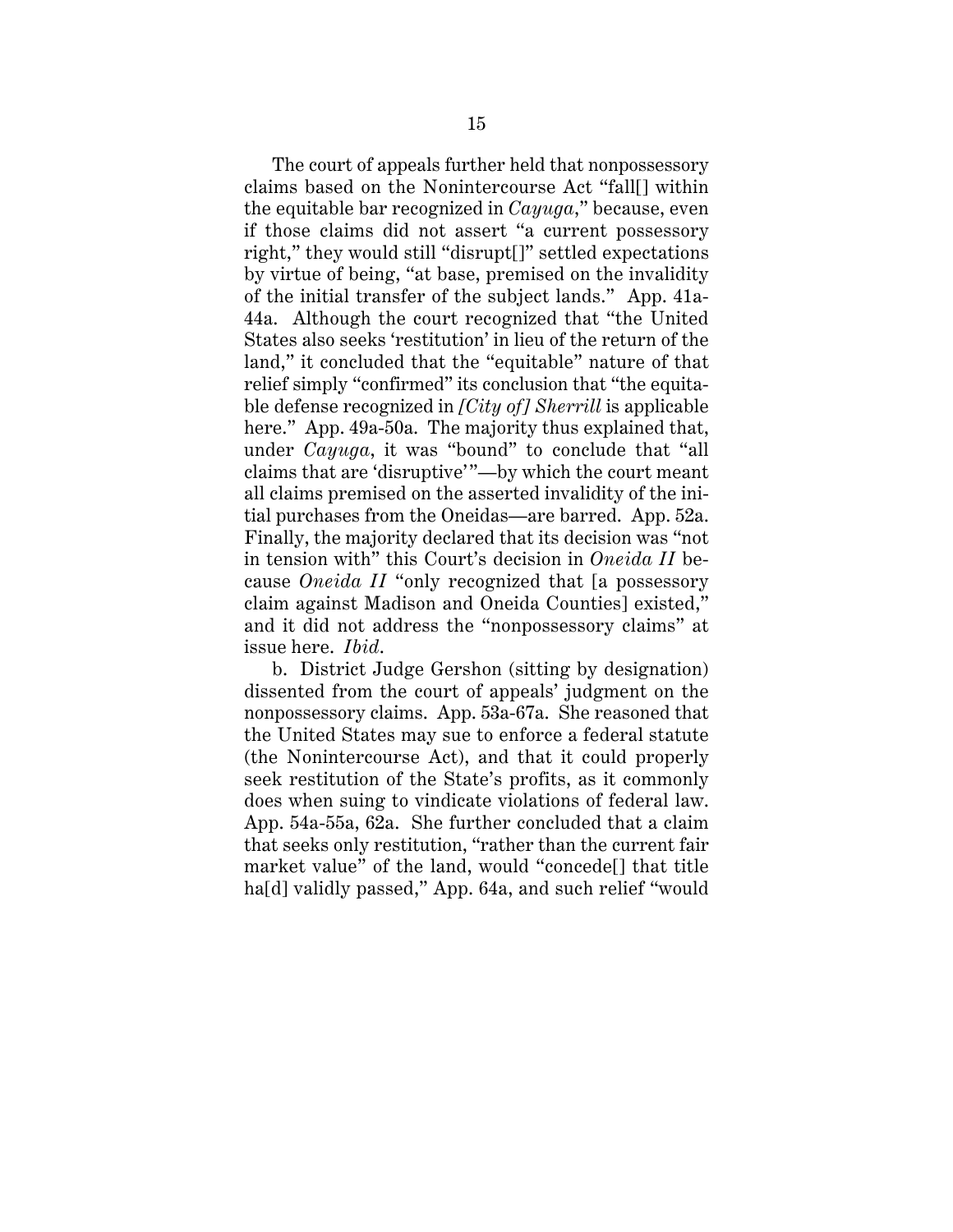not upset present-day expectations because it has nothing to do with the present at all," App. 67a. Judge Gershon disagreed with the majority's decision to "foreclose[] plaintiffs from bringing *any* claims seeking *any* remedy for their treatment at the hands of the State." *Ibid*. "This," she explained, "is not required by *[City of] Sherrill* or *Cayuga*, and is contrary to the spirit of the Supreme Court's decisions in this very case." *Ibid*.

#### **REASONS FOR GRANTING THE PETITION**

The court of appeals' treatment of the United States' claim to enforce the Nonintercourse Act conflicts with settled and fundamental principles that extend beyond the context of Indian land claims—specifically, that laches does not apply to suits brought by the United States, and especially not when the statute of limitations specified by Congress that preserves the claim has not run. Here, although it is appropriate to forswear remedies that would attempt to undo land purchases that occurred between 1795 and 1846, there is no basis for barring any recovery whatsoever from the State of New York, which clearly violated the Nonintercourse Act by purchasing land from the Oneidas without federal approval. Yet the court of appeals has barred the United States from seeking even disgorgement of the substantial profits that the State of New York made by purchasing the Oneidas' reservation lands in violation of the Act and reselling those lands to non-Indian settlers at prices several multiples higher.

Moreover, although the court of appeals in this case and in its prior decision in *Cayuga Indian Nation* v. *Pataki*, 413 F.3d 266 (2005), cert. denied, 547 U.S. 1128 (2006), relied on this Court's decision in *City of Sherrill* v. *Oneida Indian Nation*, 544 U.S. 197 (2005), the court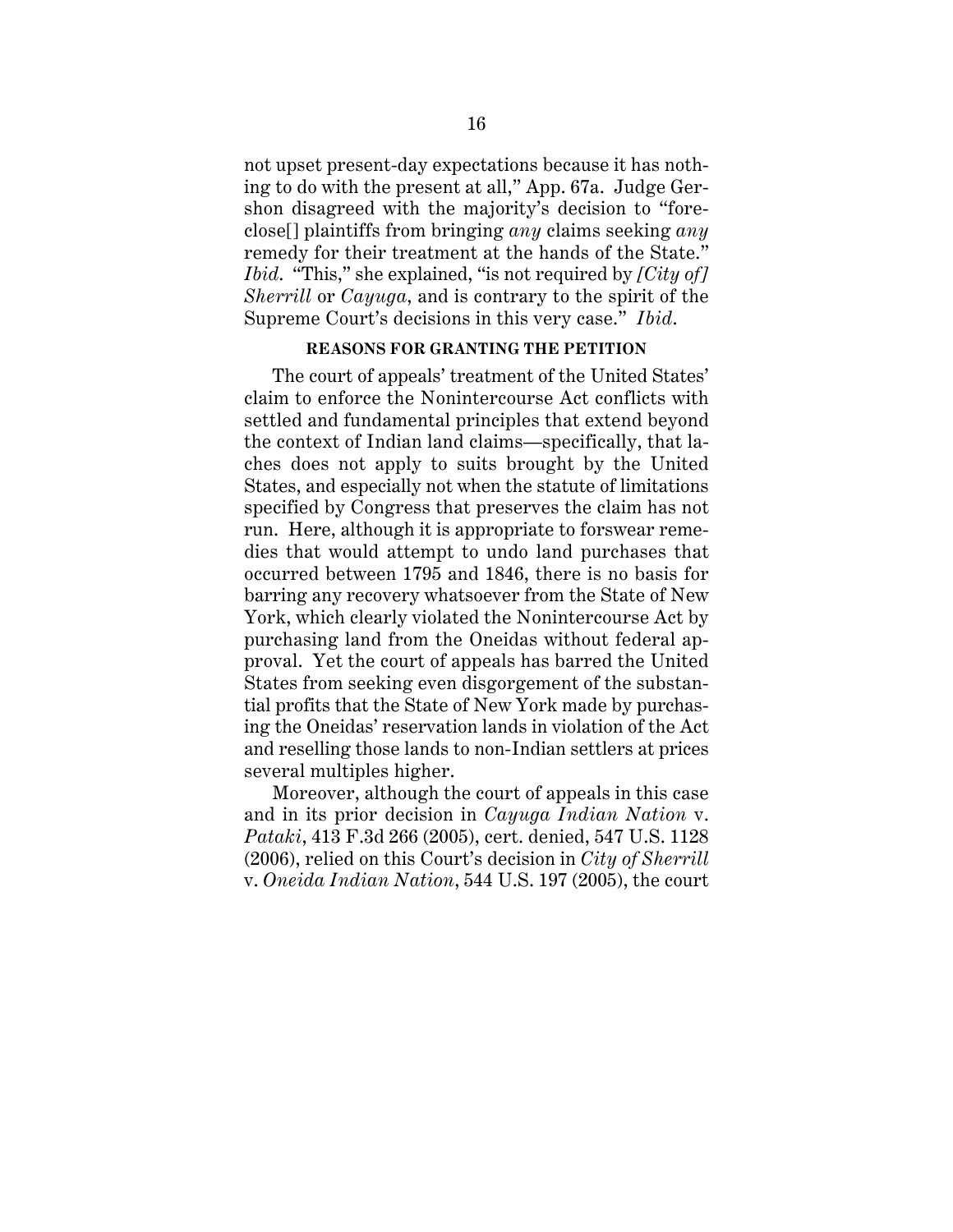of appeals' conclusion that the United States' claims as sovereign are too "disruptive" in the court's view to be countenanced (App. 5a-6a, 44a) is inconsistent with the rationale of *City of Sherrill*. It is also inconsistent with this Court's previous recognition in *County of Oneida* v. *Oneida Indian Nation*, 470 U.S. 226 (1985) (*Oneida II*), of the validity of the Oneidas' claims based on the indisputably "grave" wrongs committed against them. *City of Sherrill*, 544 U.S. at 216 n.11.

In the Nonintercourse Acts, Congress committed the Nation—including the State of New York—to respect and protect the rights that the Oneidas and other New York Indians had in their reservation lands. And here, those rights were also secured by the Treaty of Canandaigua. Despite decades of litigation, including multiple decisions from this Court, the court of appeals' divided decision, if allowed to stand, would prevent the United States from honoring that commitment. And the court of appeals' disregard of Congress's explicit judgment to preserve the claims of the United States and the Tribes that are listed pursuant to the Indian Claims Limitation Act of 1982 calls into question the ability of the United States to exercise its sovereign right to enforce federal statutes and treaties adopted for the benefit of Indians. Review by this Court is therefore warranted.

**A. The Court Of Appeals' Decision Conflicts With This Court's Decisions Holding That The United States Has The Authority To File Suit To Protect Its Sovereign Interests And Is Not Subject To Laches When Doing So**

The court of appeals held that the United States is barred from enforcing the Nonintercourse Act by equitable considerations arising from the fact that this suit was filed long after the initial statutory violations by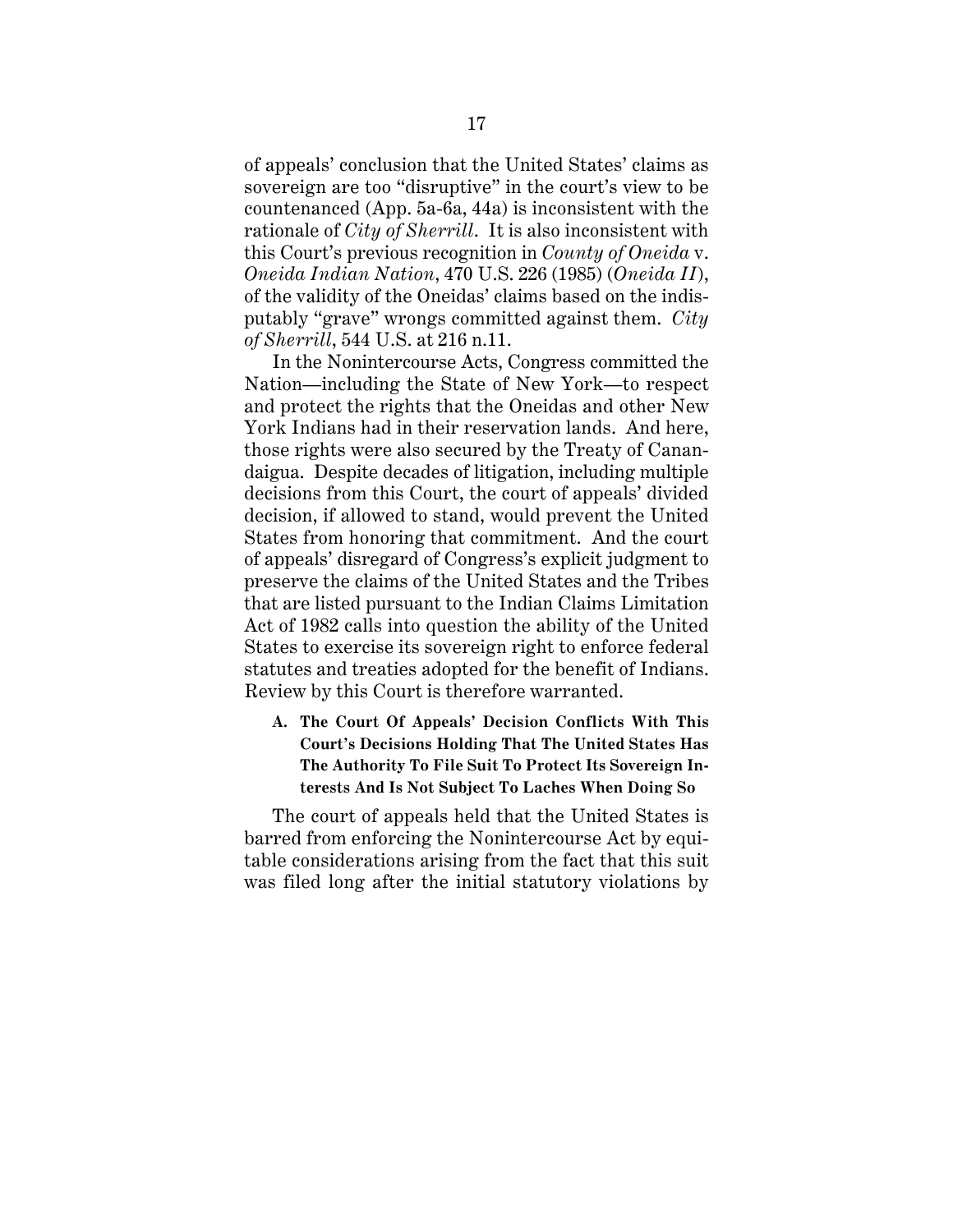New York. Its analysis is inconsistent with fundamental principles undergirding the United States' power to enforce federal law—principles that transcend the context of Indian land claims.

1. The United States' complaint in this case rests on the claim that the State's purchases of Oneida land violated the Nonintercourse Act. App. 260a, 270a-273a  $(\mathbb{M}1, 16, 21, 23-24, 26)$ . This Court recognized long ago that such statutory violations invade the sovereign rights of the United States. In *United States* v. *Minnesota*, 270 U.S. 181 (1926), the United States filed suit alleging that land patents issued to the State of Minnesota violated the United States' treaty with the Chippewa Tribe. This Court held that the United States' interests in the suit arose "out of its guardianship over the Indians and out of its right to invoke the aid of a court of equity in removing unlawful obstacles to the fulfillment of its obligations; and in both aspects the interest is one which is vested in it as a sovereign." *Id*. at 194 (citations omitted). Similarly, in *Heckman* v. *United States*, 224 U.S. 413 (1912), the Court explained that enforcing statutory prohibitions on the alienation of Indian land "is distinctly an interest of the United States." *Id*. at 437; see also *id*. at 438 (an illegal sale of Indian land "is not simply a violation of the proprietary rights of the Indian. It violates the governmental rights of the United States."); *Nevada* v. *United States*, 463 U.S. 110, 141-142 (1983); *Wilson* v. *Omaha Indian Tribe*, 442 U.S. 653, 657 n.1 (1979) (recognizing that the illegal alienation of Indian land violates both "proprietary rights of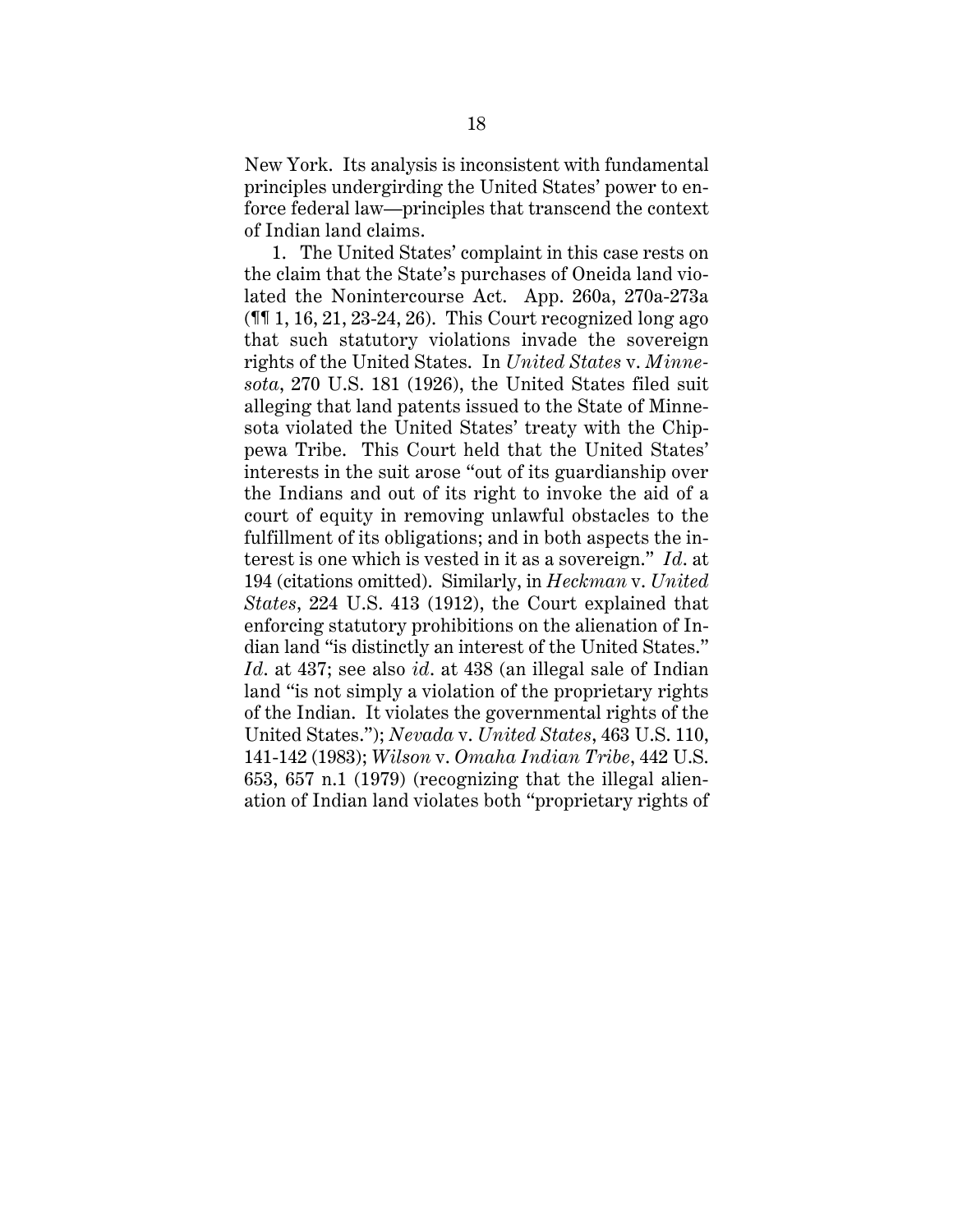the Indian" and "governmental rights of the United States") (citation omitted).<sup>5</sup>

Of course, even outside the context of Indian land claims, it is well established that the United States "has a right to apply to its own courts for any proper assistance in the exercise of [its powers] and the discharge of [its duties]." *In re Debs*, 158 U.S. 564, 584 (1895); see also *United States* v. *American Bell Tel. Co.*, 128 U.S. 315, 357-358 (1888). Accordingly, this Court held in *Cramer* v. *United States*, 261 U.S. 219 (1923), another case in which the United States sued based on an unauthorized conveyance of Indian lands, that "[t]he United States may lawfully maintain suits in its own courts to prevent interference with the means it adopts to exercise its powers of government and to carry into effect its policies." *Id*. at 233 (citation omitted). The government need not have a pecuniary interest in such a dispute, but may bring an action simply to protect its sovereign, governmental interests. See *Heckman*, 224 U.S. at 437-439; *Debs*, 158 U.S. at 584, 586.

2. Because the United States' claim in this case to enforce the Nonintercourse Act is indisputably a sovereign one, the court of appeals' decision to foreclose that claim on the basis of a judicially fashioned "delay-based equitable defense[]" (App. 28a) squarely conflicts with decisions of this Court establishing "past all controversy or doubt" that "the United States are not \* \* \* barred by any laches of their officers, however gross, in a suit brought by them as a sovereign Government to enforce

 $5$  The court of appeals acknowledged only glancingly that the United States has "its own interest," separate from the interests of the Oneidas, "in the vindication of a federal statute." App. 29a n.7. But it failed to give effect to that distinct sovereign interest of the United States, which precludes application of laches and similar doctrines.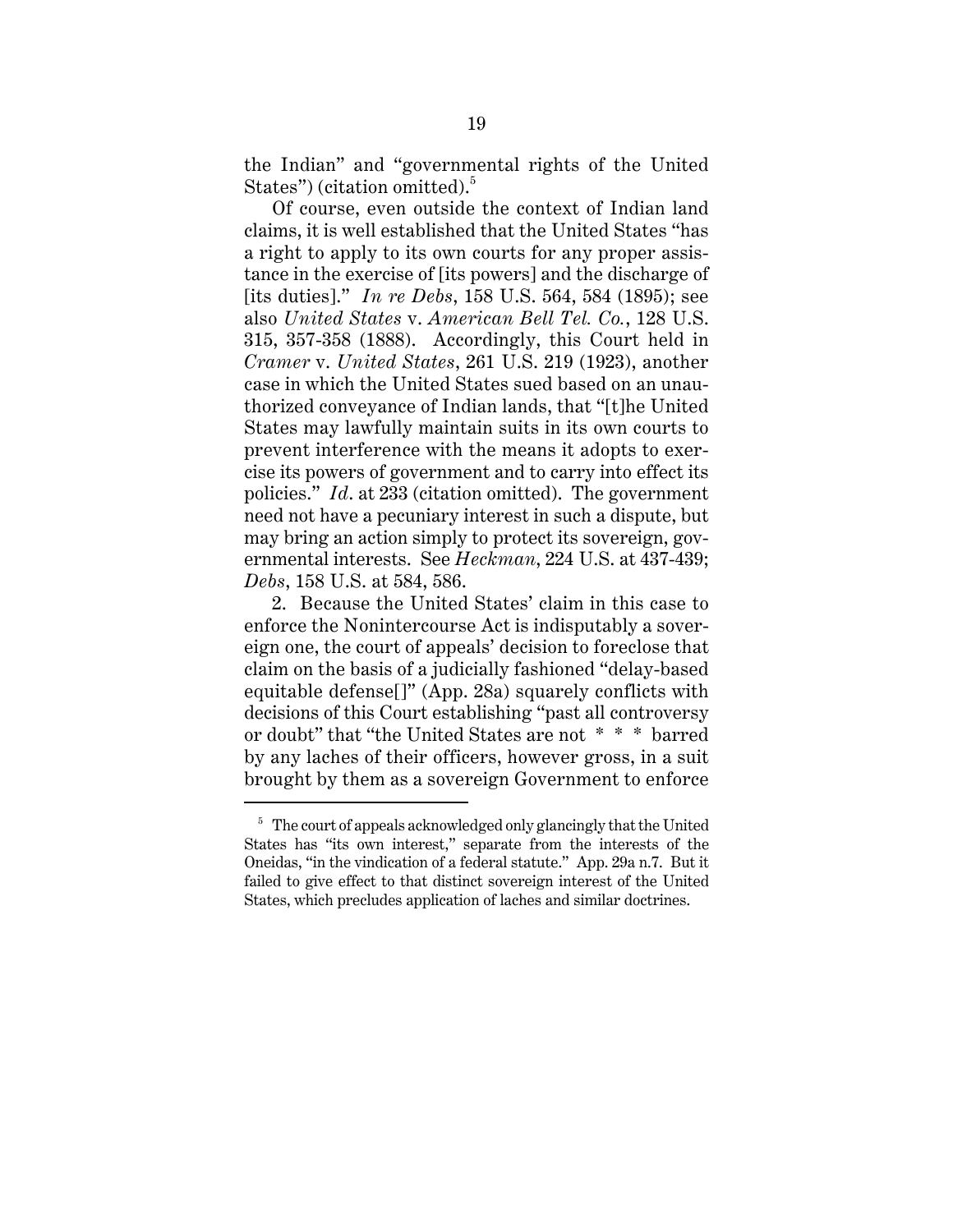a public right, or to assert a public interest." *United States* v. *Beebe*, 127 U.S. 338, 344 (1888); see also, *e.g.*, *United States* v. *California*, 332 U.S. 19, 39-40 (1947); *United States* v*. Summerlin*, 310 U.S. 414, 416 (1940).

The court of appeals refused to consider the United States' argument that it is not subject to laches or other delay-based defenses. By way of explanation, the court said only that it was "adhering faithfully to *Cayuga*," which it read as "expressly conclud[ing] that the United States *is* subject to [delay-based] defenses under circumstances like those presented here." App. 29a. But the cases on which *Cayuga* relied (see 413 F.3d at 278) do not support the application of laches against the United States. See *id.* at 287-288 & n.9 (Hall, J., dissenting in part and concurring in part). In *Clearfield Trust* v. *United States*, 318 U.S. 363 (1943), the United States appeared as a mere commercial actor. *Id*. at 369 ("The United States as drawee of commercial paper stands in no different light than any other drawee."). In *Occidental Life Insurance Co.* v. *EEOC*, 432 U.S. 355 (1977), the Court indicated that the EEOC's undue delay in seeking back pay may be relevant to the amount of any monetary remedy it might ultimately obtain, but the Court did not suggest that such delay could provide a basis for dismissal of the suit *ab initio*. *Id*. at 372-373.<sup>6</sup>

Nor is there any merit to *Cayuga*'s suggestion that *City of Sherrill* "substantially altered the legal land-

<sup>6</sup> In *Heckler* v. *Community Health Services*, 467 U.S. 51 (1984), the relevant question was estoppel against the government, not laches. And the Court made clear in *Heckler* that if estoppel against the government is available at all, the party asserting it must demonstrate, at a minimum, that it reasonably relied to its detriment on misrepresentations of fact by the government. *Id*. at 59, 61. The State did not attempt to meet that standard here.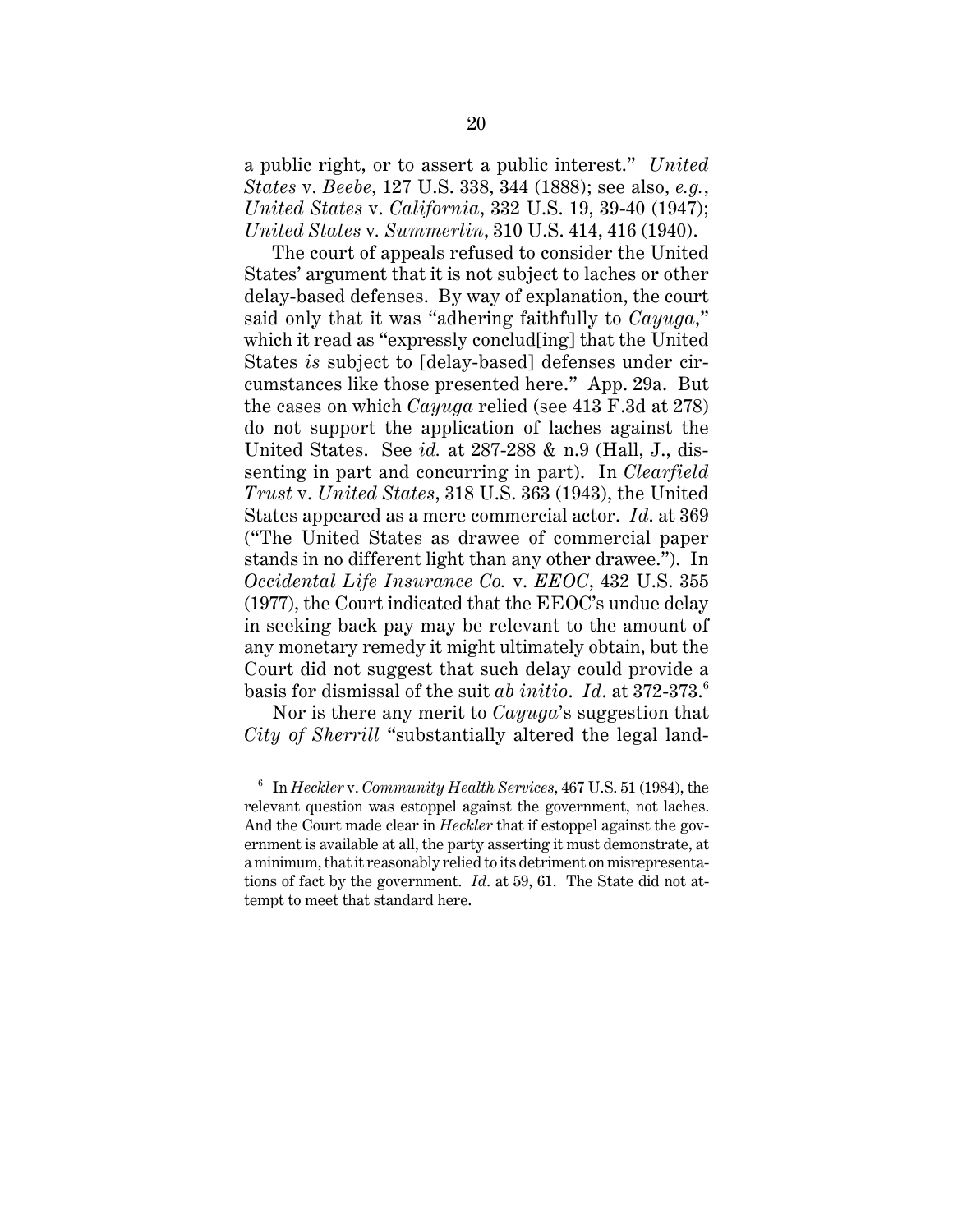scape" (413 F.3d at 279) in a way that could warrant the invocation of laches to bar a suit by the United States to enforce the Nonintercourse Act. The United States was not a party in *City of Sherrill*, which involved the unilateral attempt by the Oneida Indian Nation of New York to re-establish sovereignty over lands it purchased on the open market, and the Court made clear in rejecting that very different claim that it was not disturbing the holding in *Oneida II* that a suit for monetary relief based on the violation of the Nonintercourse Act was available even when brought by the Tribe alone. See 544 U.S. at 221. Indeed, *City of Sherrill* repeated *Oneida II'*s observation that "application of a nonstatutory time limitation in an action for damages would be 'novel.'" *Id*. at 221 n.14 (quoting 470 U.S. at 244 n.16). Thus, the Court did not even address, much less purport to limit, the long-standing principle that laches does not apply to the United States when it acts—as it does here—in its sovereign capacity to enforce a federal statute.

3. The invocation of a delay-based defense to the United States' claim in this case was especially inappropriate because Congress has expressly adopted and repeatedly extended a statute of limitations governing Indian land claims brought by the United States or by Tribes. See 28 U.S.C. 2415; *Oneida II*, 470 U.S. at 241- 244 & n.15; see also pp. 5-6 & n.3, *supra*. The court of appeals did not suggest that the statute of limitations has run here. To the contrary, it repeatedly asserted that the judicially fashioned delay-based defenses it found controlling are applicable "even when such a claim is  $* * *$  within the statute of limitations." App. 19a, 23a (quoting *Cayuga*, 413 F.3d at 273). But this Court has established that "[l]aches within the term of the statute of limitations is no defense at law. Least of all is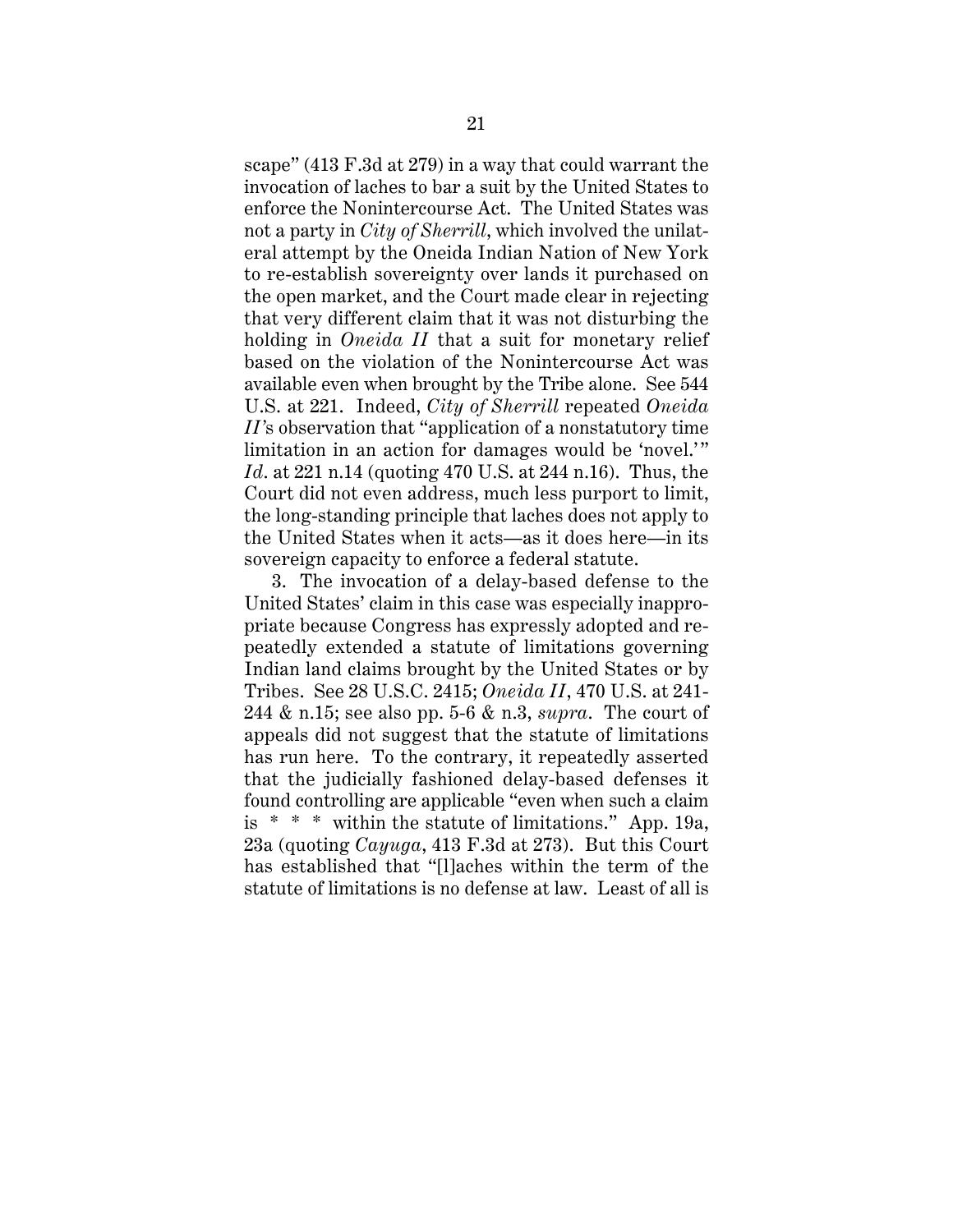it a defense to an action by the sovereign." *United States* v. *Mack*, 295 U.S. 480, 489 (1935) (citations omitted); see also *United States* v. *Oakland Cannabis Buyers' Coop.*, 532 U.S. 483, 497 (2001) ("Courts of equity cannot, in their discretion, reject the balance that Congress has struck in a statute."); *Cross* v. *Allen*, 141 U.S. 528, 537 (1891) (stating, in foreclosure suit brought in equity, that "[t]he question of laches and staleness of claim virtually falls with that of the defense of the statute of limitations").

Thus, the Ninth Circuit concluded in *Brooks* v. *Nez Perce County*, 670 F.2d 835 (1982), that "the government's claim for damages" for the allegedly wrongful sale of Indian trust land was not barred by laches or by the statute of limitations in 28 U.S.C. 2415, even though the government did not appear as a plaintiff until 54 years after the county's wrongful taxation of the property in question. *Id*. at 837. The court explained that Congress "was aware that claims as old as 180 years might be protected and that [its] extension of the [limitations period] would impose burdens on state and local governments," but had concluded "that failure to extend the [limitations period] would result in inequities to Indians who would otherwise be deprived of rights due to delinquent and dilatory action by the government in processing claims." *Ibid*. (internal quotation marks and citations omitted). The court of appeals' decision in this case is inconsistent with that result and with the longestablished principles, discussed above, which the Ninth Circuit correctly applied.<sup>7</sup>

 $7$  Even though laches does not bar its suit, the United States' delay in pursuing the State's violations of the Nonintercourse Act could still affect the amount of any recovery. See *Oneida II*, 470 U.S. at 253 n.27 (declining to consider "whether equitable considerations should limit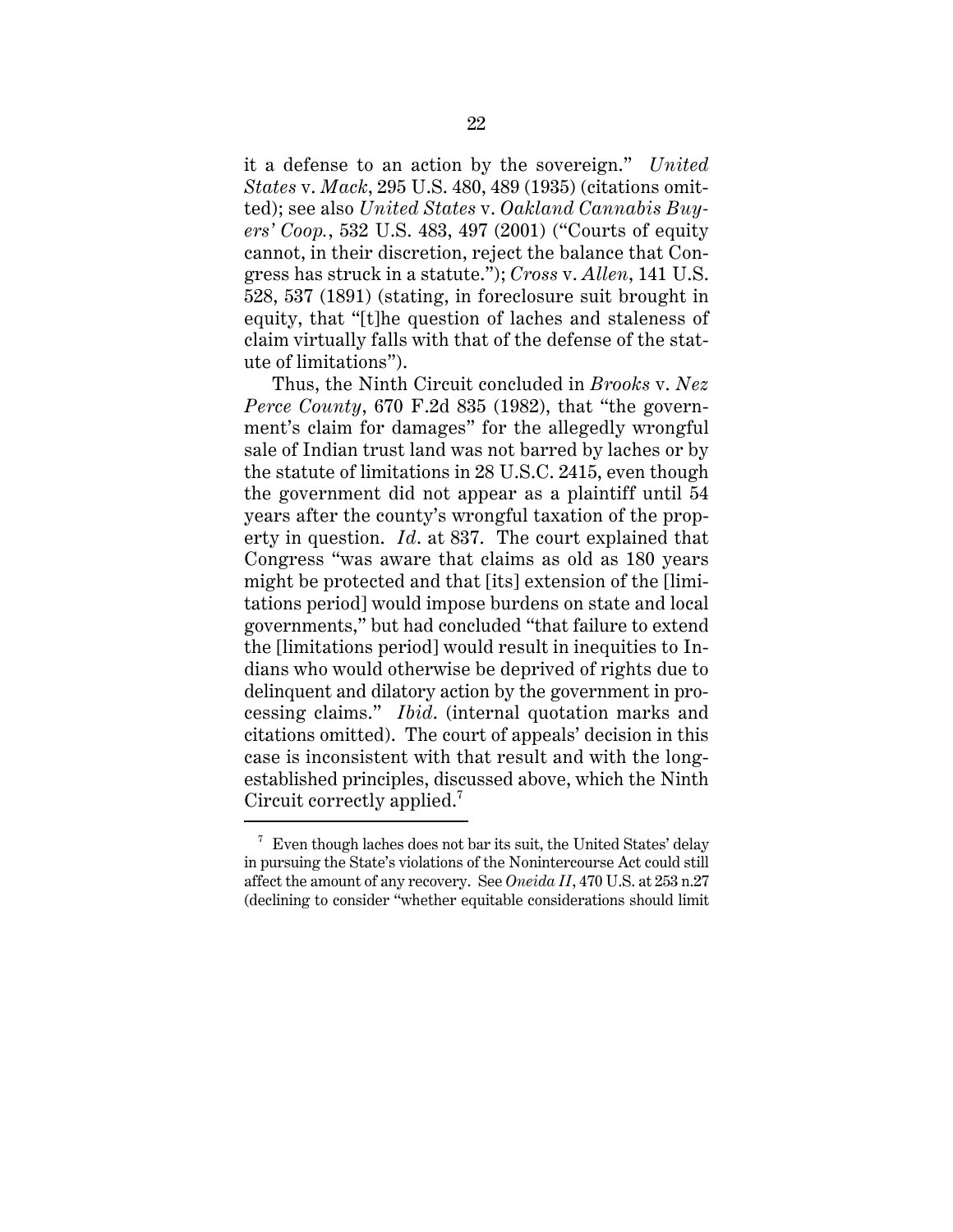#### **B. The Court Of Appeals' Decision Conflicts With** *City Of Sherrill* **By Foreclosing Appropriate, Non-Disruptive Relief**

The court of appeals held that the United States' Nonintercourse Act claim "is barred by the equitable considerations described in *[City of] Sherrill*." App. 41a. But even assuming *arguendo* that the equitable considerations the Court identified could ever be applied to bar completely a claim by the United States brought within the applicable statute of limitations, the court of appeals' conclusion that *any* land claim such as this is necessarily "disruptive of justified societal interests that have developed over a long period of time \* \* \* *regardless of the particular remedy sought*," App. 44a (emphasis added), conflicts with *City of Sherrill* itself. The Court's decision in *City of Sherrill* was directly predicated on the difference between monetary remedies and the more extraordinary and far-reaching relief that the Tribe sought there.

1. In *City of Sherrill*, the Court rejected the possibility that the Tribe could unilaterally effect a "piecemeal shift in governance" that would seriously burden state and local government and "adversely affect" neighboring owners." 544 U.S. at 220-221. But the Court ex-

the relief available to the present day Oneida Indians"); *Occidental Life*, 432 U.S. at 372-373; *Brooks*, 670 F.2d at 837 (finding "laches does not bar the government's claim for damages" for wrongful sale of Indian trust land, but noting that the government's 54-year delay "may be weighed by the district court in calculating damages"). For instance, as Judge Gershon suggested, equitable considerations could warrant a reduction in prejudgment interest. App. 67a n.8. But this case is currently on appeal from a decision about liability, not the amount of an award. At this stage, the cases discussed above make clear that the United States' delay cannot bar its claim entirely.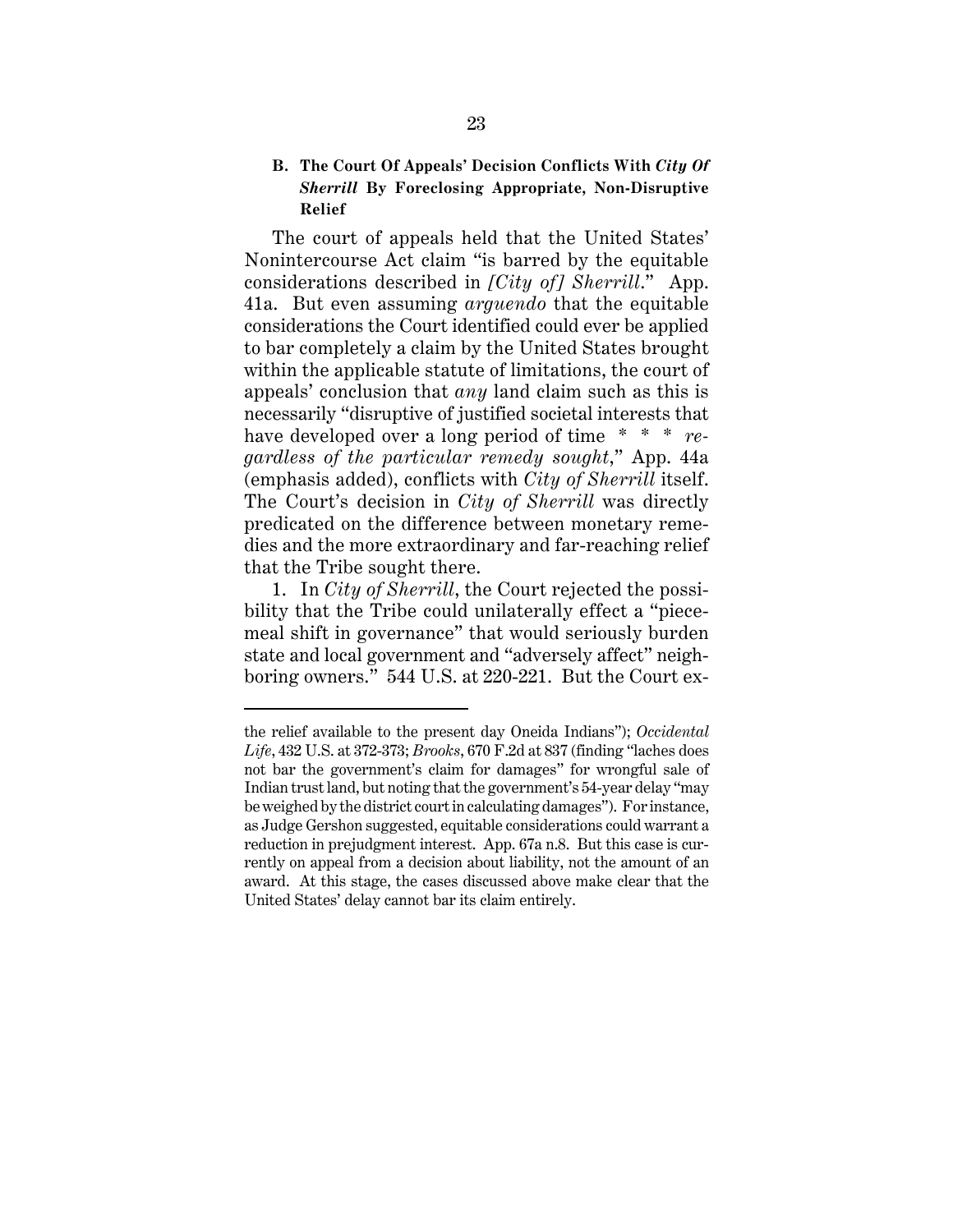pressly distinguished the availability of monetary remedies for the unlawful dispossession of Indian land in violation of the Nonintercourse Act. See *id*. at 221 ("[T]he question of damages for the Tribes' ancient dispossession is not at issue in this case, and we therefore do not disturb our holding in *Oneida II*."). And the Court repeatedly contrasted what it termed the "disruptive remedy" that the Tribe was seeking there (*id*. at 217) with the "demands for monetary compensation" that had been made in earlier cases, *id*. at 212. See also *id*. at 211-212 (describing the relief at issue as "[i]n contrast to *Oneida I* and *II*"); *id*. at 213 ("When the Oneidas came before this Court 20 years ago in *Oneida II*, they sought money damages only."). Indeed, the payment of monetary relief by the State for its past wrongs would not be at all disruptive of present-day patterns of land ownership or governance in the area that the State illegally acquired from the Oneidas.

Significantly, *City of Sherrill* invoked the district court's 2000 opinion in this very case (App. 183a-258a), which held that neither ejectment nor monetary relief would be available against private landowners, but also recognized that monetary relief could be available from the State. *Id*. at 253a-257a. Acknowledging that the district court had "found it high time 'to transcend the theoretical'" and adopt "'a pragmatic approach,'" *City of Sherrill*, 544 U.S. at 211 (quoting App. 251a), this Court endorsed the district court's decision as having "rightly found" that "pragmatic concerns" prevented restoration of "Indian sovereign control over" the disputed lands at this late date, *id*. at 219.

This Court's discussion of "impossibility" in *City of Sherrill* also rested in part on earlier decisions holding that monetary compensation *was* available to tribal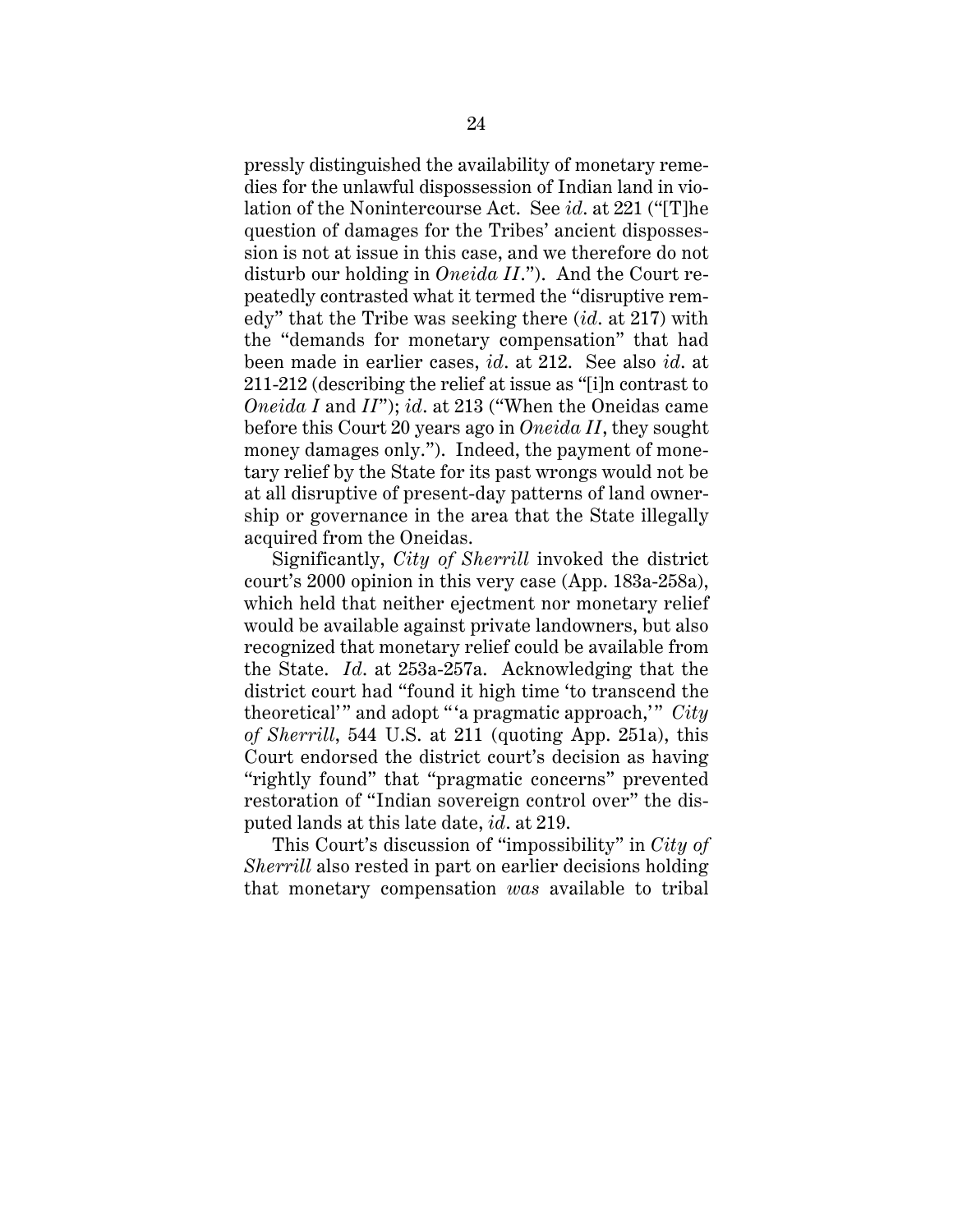plaintiffs when—indeed, *because*—the passage of time had made it "impracticab<sup>[le]"</sup> to "return<sup>[]</sup> to Indian control land that generations earlier had passed into numerous private hands." 544 U.S. at 219 (citing *Yankton Sioux Tribe of Indians* v. *United States*, 272 U.S. 351, 357 (1926) (Tribe could recover value of land), and *Felix* v. *Patrick*, 145 U.S. 317, 334 (1892) (Indian's representatives could recover value of scrip used to purchase land, plus interest)). This Court also drew the same distinction between monetary relief and return of the property in *United States* v. *Minnesota*, *supra*. There, Indian lands had been mistakenly conveyed to the State of Minnesota, which had in turn conveyed some of them to third-party purchasers. With respect to lands for which the Court held that "the patenting was contrary to law and in derogation of the rights of the Indians under [a statute]," it concluded that "the United States is entitled to a cancellation of the patents as to these lands, unless the State has sold the lands, *and in that event is entitled to recover their value*," which was to be determined as if the lands had "been dealt with[] as they should have been[] under the [statute]." 270 U.S. at 206, 215 (emphasis added).

In this case, the State dispossessed the Oneidas of massive amounts of land, despite having been explicitly warned by federal officials that its purchases would violate the Nonintercourse Act. See *Oneida II*, 470 U.S. at 232. The evidence indicates that, as the state legislature had contemplated, the State realized substantial profits when it turned around and resold the Oneidas' land for a price many times higher than it had paid the Oneidas. App. 98a-100a. In these circumstances, some monetary recovery (at least, *e.g.*, restitution in the form of disgorged profits or some other measure of relief) is essen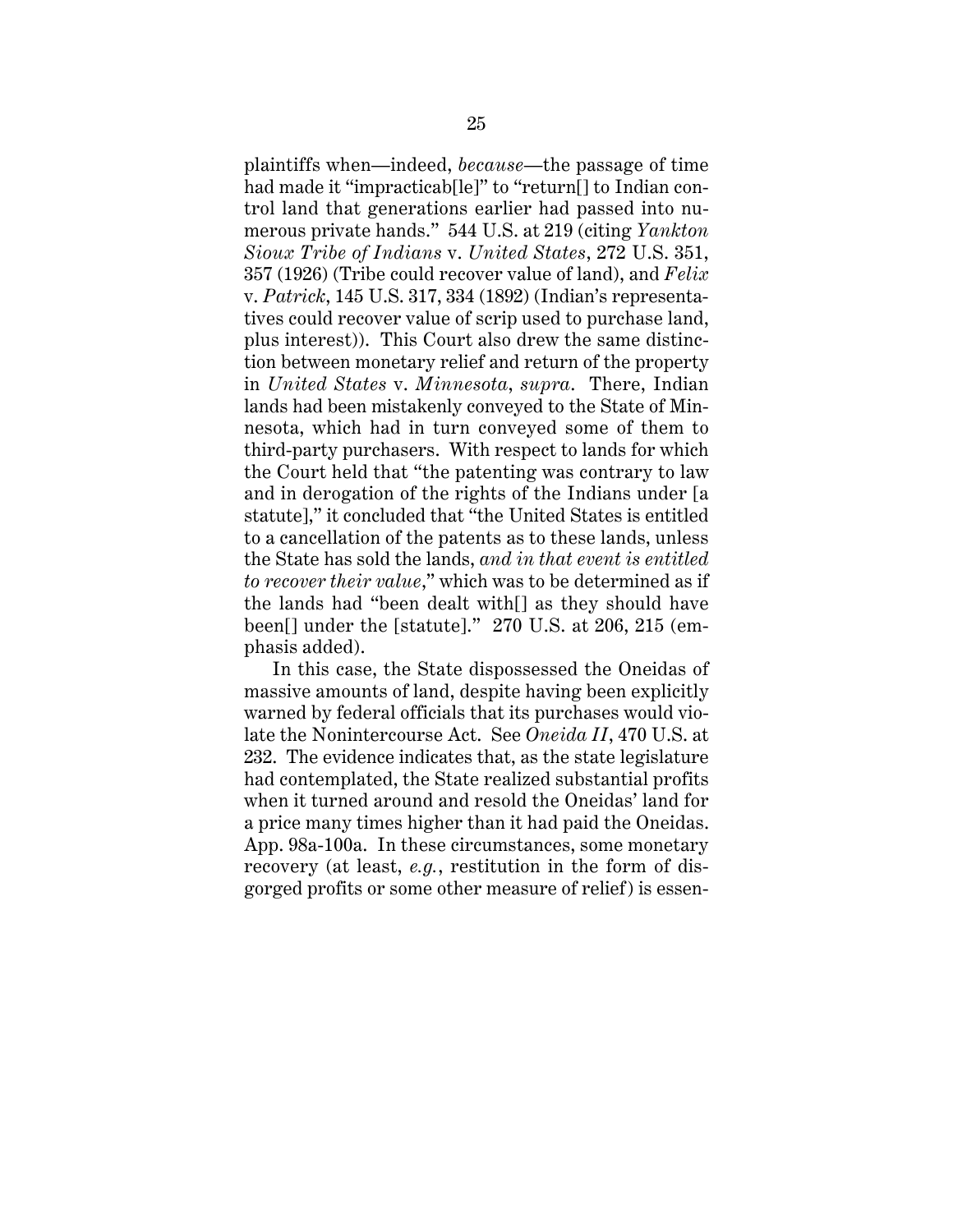tial to remedy the wrong and do justice, and would at the same time be "pragmatic" and no more "disruptive" than the monetary relief that this Court found proper in *Minnesota*, *Yankton Sioux*, *Felix*, and *Oneida II*—and affirmatively distinguished in *City of Sherrill*. Such relief would also further the Nonintercourse Act's purpose of preventing the "unfair, improvident or improper disposition by Indians of [their] lands." *Federal Power Comm'n* v. *Tuscarora Indian Nation*, 362 U.S. 99, 119 (1960).

The court of appeals' holding that equitable considerations drawn from *City of Sherrill* completely bar a claim by the United States based on the Nonintercourse Act, "regardless of the particular remedy sought," App. 44a, thus conflicts with *City of Sherrill* itself, as well as numerous other decisions of this Court.

2. The court of appeals' approach also disregarded another aspect of *City of Sherrill*: It erroneously conflated questions about the viability of a claim with those about the viability of a particular *remedy*. Although the court of appeals expressly acknowledged that "the United States \* \* \* seeks 'restitution' in lieu of the return of the land," App. 49a, it rejected that remedy on the misguided notion that its availability would convert an "otherwise unsuccessful claim" for possession "into a successful claim simply by re-framing it as 'nonpossessory." App. 50a.

That reasoning conflicts with this Court's admonition in *City of Sherrill* that there is a "fundamental" "distinction between a claim or substantive right and a remedy." 544 U.S. at 213 (quoting *Navajo Tribe of Indians* v. *New Mexico*, 809 F.2d 1455, 1467 (10th Cir. 1987)). *City of Sherrill* did not hold that courts may invoke equitable doctrines to dismiss Indian land *claims* seeking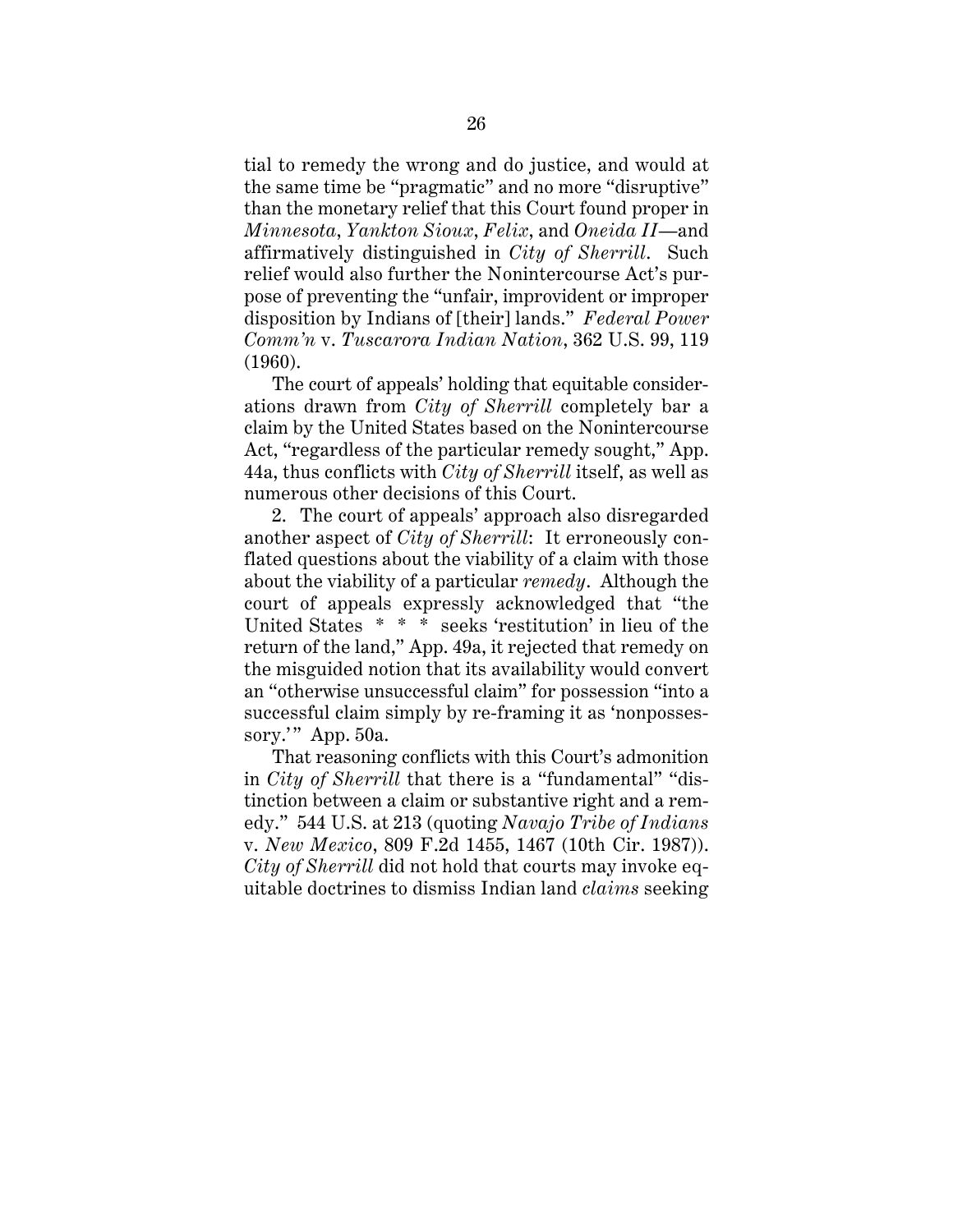monetary relief merely because they were predicated on an allegation that the defendant's wrongful conduct began long ago. The Court focused not on the claim at issue, but on the "appropriateness of the relief" requested in that case, and held that equitable considerations barred the extraordinary *relief* that the Tribe was seeking: unilateral restoration of its sovereignty over the land and a resulting sovereignty-based immunity from property taxes. *Id*. at 214; see also *Cayuga*, 413 F.3d at 288-290 (Hall, J., dissenting in part and concurring in part in the judgment).

3. As Judge Gershon explained in her dissent (App. 66a-67a), awarding restitution or other monetary relief in this case would not implicate the concerns that *City of Sherrill* had about disrupting the *status quo*. An award of restitution, for instance, would accept as *faits accomplis* the transactions in which the State acquired the land, but require the State to disgorge its profits, effectively providing the fair compensation that the Nonintercourse Act was intended to secure. See 1 Dan B. Dobbs, *Dobbs Law of Remedies* § 4.1(1), at 552 (2d ed. 1993) (restitution's "major unifying thread" is "to prevent the defendant's unjust enrichment by recapturing the gains the defendant secured in a transaction").

Contrary to the court of appeals' concerns (App. 22a, 46a), restitution or other monetary relief would not unsettle current land titles. It could instead protect settled expectations by confirming that this long-lasting dispute could be concluded with relief that did not alter current ownership rights. See App. 64a (Gershon, J., concurring in part and dissenting in part) (concluding that the requested remedy here would "necessarily concede[] that title has validly passed"). As this Court explained in *United States* v. *Mottaz*, 476 U.S. 834 (1986),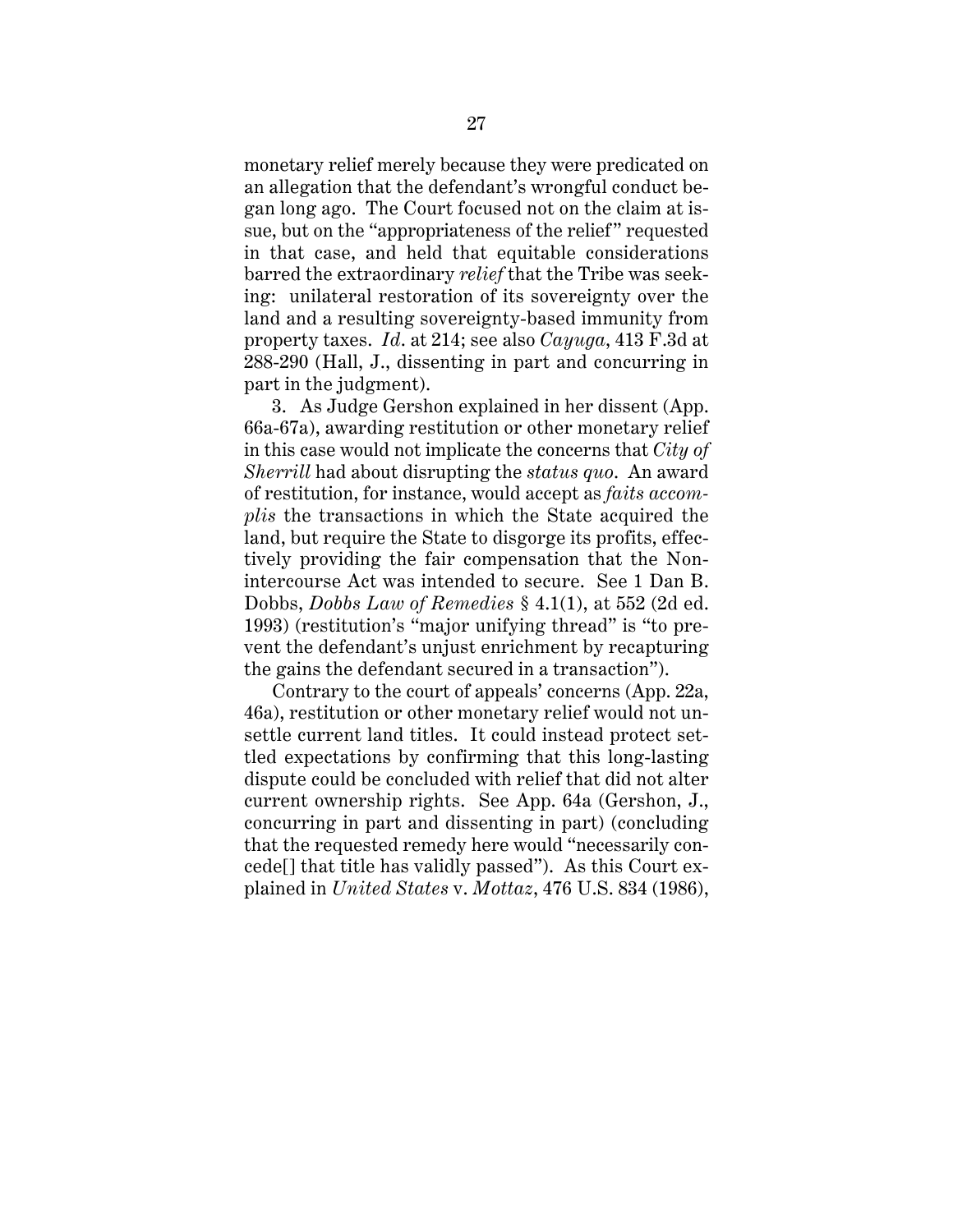an Indian plaintiff's claim for "monetary damages" in the amount of "the proceeds realized" from the allegedly unlawful sale of her land "would involve a concession that title had passed \* \* \* and that the sole issue was whether [she] was fairly compensated for the taking of her interests." *Id.* at 842.<sup>8</sup> Following that reasoning, the Tenth Circuit observed—in a decision cited in *City of Sherrill*, 544 U.S. at 213—that non-Indians who held title to land "claimed by Indians could not be secure in their ownership until the Indians' claims were litigated." *Navajo Tribe*, 809 F.2d at 1467. By allowing such claims to go forward, but limiting the plaintiffs to monetary remedies, the Tenth Circuit recognized that "non-Indians were assured of continued possession regardless of the outcome of the litigation." *Ibid*. (citation omitted).

In this case, an award of monetary relief would similarly vindicate the federal policy embodied in the Nonintercourse Act and—far from disrupting current landowners' expectations or projecting remedies into the future—bring this long-running dispute to an end. That

<sup>8</sup> Because the plaintiff in *Mottaz* sought not restitution of profits, but rather "*current* fair market value," this Court held that her claim challenged the current title to the land and was barred by the statute of limitations in the Quiet Title Act. *Mottaz*, 476 U.S. at 841, 842. The court of appeals attempted to distinguish *Mottaz* on the ground that the Nonintercourse Act "claim here necessarily requires a conclusion that title did *not* pass validly in the challenged land transactions, because the claim's premise is that the transactions violated the Nonintercourse Act." App. 46a. As explained above, however, a Nonintercourse Act violation could be remedied not only by voiding the challenged transactions, but also by awarding appropriate compensation. The court of appeals should have presumed the availability of an appropriate remedy that would vindicate the purposes of the Nonintercourse Act rather than holding that the United States is precluded from enforcing it altogether.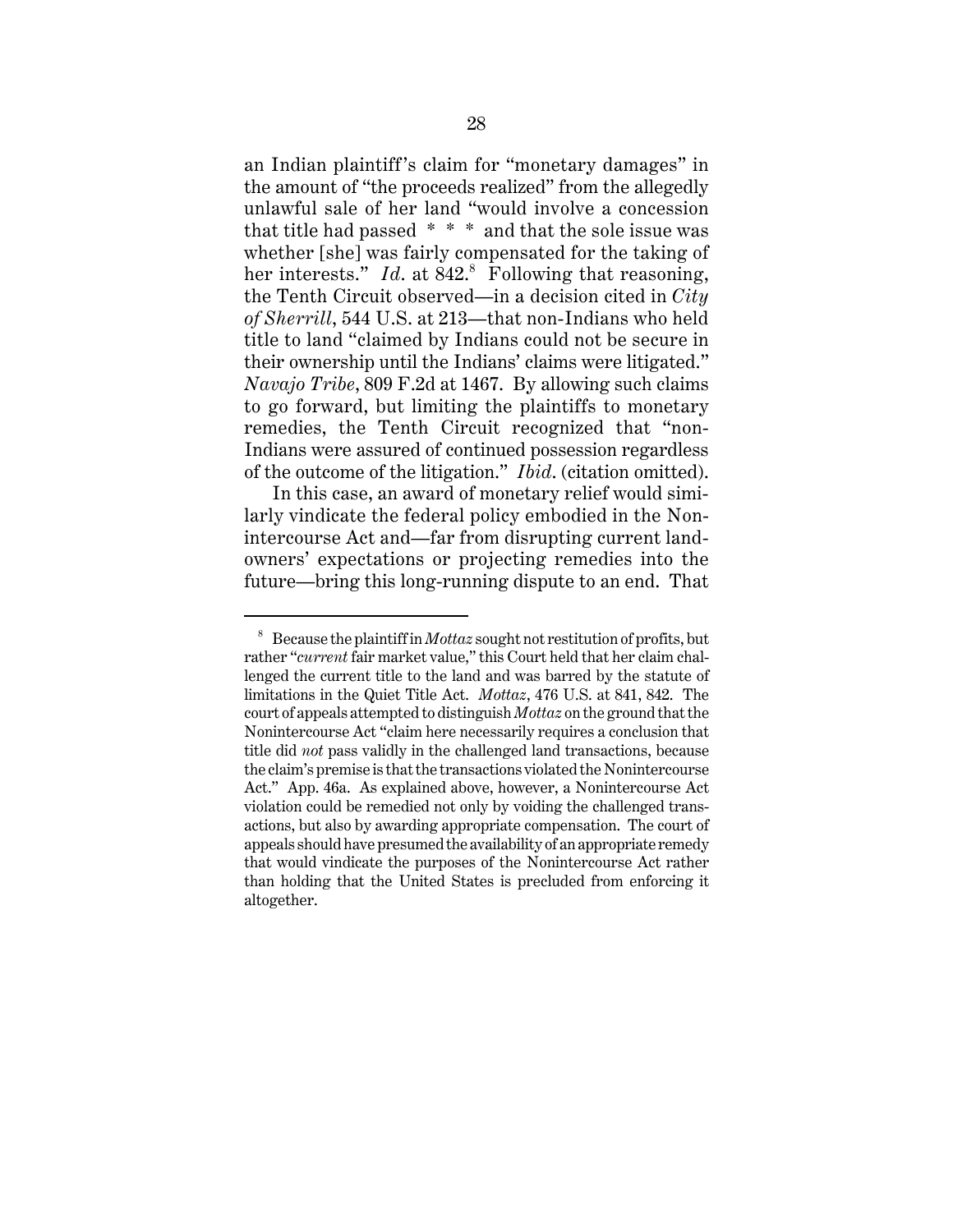result would also vindicate the Court's decision in *City of Sherrill* not to "disturb" its holding in *Oneida II* about "the question of damages for the Tribes' ancient dispossession."  $544$  U.S. at  $221$ .<sup>9</sup>

 $9\degree$  Because the court of appeals in this case relied so extensively on its earlier decision in *Cayuga*, some aspects of this petition are inevitably parallel to arguments that were made in the United States' petition for a writ of certiorari in that case, which this Court denied. See *United States* v. *Pataki*, 547 U.S. 1128 (2006). The Court's denial of certiorari in *Pataki* may have reflected an understandable wariness about revisiting the import of *City of Sherrill* so soon after it was issued, especially when *City of Sherrill* had been "resolve [d]  $* * *$  on considerations not discretely identified in the parties' briefs," 544 U.S. at 214 n.8. Cf. *Arizona* v. *Evans*, 514 U.S. 1, 23 n.1 (1995) (Ginsburg, J., dissenting) (noting that the Court often postpones its review to permit "periods of 'percolation' in, and diverse opinions from, state and federal courts").

In its earlier petition, the United States concluded that the Second Circuit's "apparent intent is to terminate all" pending suits involving substantial tribal land claims in the State of New York—including this case—"on the ground that the Tribes' complaints were 'subject to dismissal *ab initio*.'" Pet. at 29 & n.8, *Pataki*, *supra* (No. 05-978) (quoting *Cayuga*, 413 F.3d at 278). The United States' and the Oneidas' subsequent efforts to distinguish this case from *Cayuga* insofar as they seek "nonpossessory" relief persuaded the district court, but only one member of the court of appeals panel. The Second Circuit's decision in this case thus bears out the prediction in the earlier petition and demonstrates that review by this Court will not benefit from any further time for "percolation."